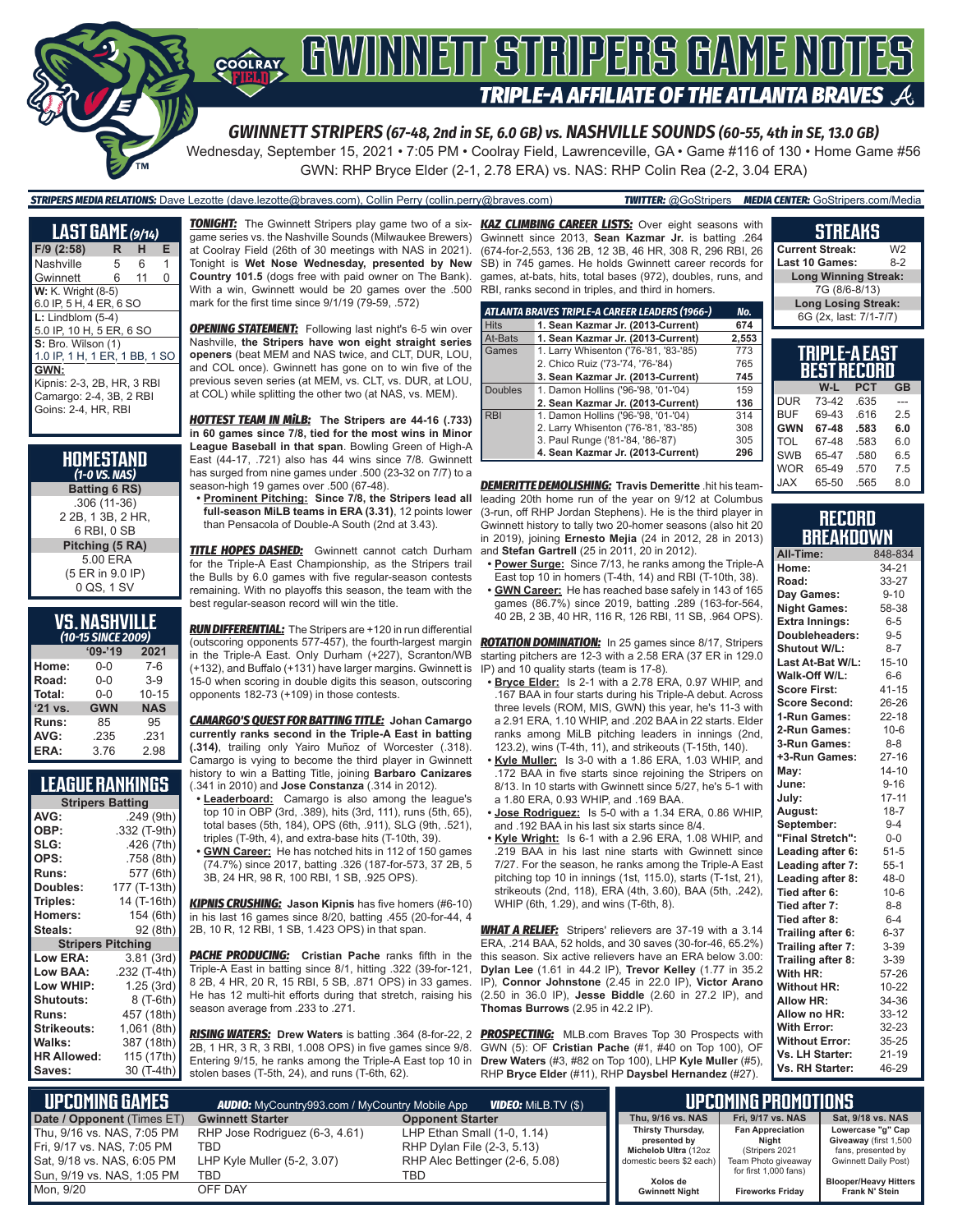

#### *WEDNESDAY, SEPTEMBER 15, 2021 VS. NASHVILLE*

### **MANAGER MATT TUIASOSOPO**

**Matt Tuiasosopo** is in his first season as Gwinnett manager and his third season as a coach in the Atlanta Braves organization in 2021. He was named the seventh manager in team history on 3/30/21. Tuiasosopo is both the youngest manager in team history (turned 35 on 5/10) and the first former Gwinnett player to manage the club (hit .221 with 19 HR, 73 RBI in 178 games from 2016-17).

Tuiasosopo made his managerial debut in 2019 with Class-A Rome, leading the club to a 65-74 record and earning Atlanta's Bobby Cox Award for minor league manager of the year. He was set to return to Rome in 2020, but was reassigned to the Braves Alternate Training Site at Coolray Field once the MiLB season was canceled.

| Tuiasosopo's Managerial Career | Games | W-L     | <b>PCT</b> | <b>Plavoffs</b> |
|--------------------------------|-------|---------|------------|-----------------|
| With Gwinnett (1 Season):      | 115   | 67-48   | .582       |                 |
| MiLB Career (2 Seasons):       | 254   | 132-122 | .520       |                 |

*All staff bios available in the 2021 Stripers Media Guide*

| EJECTIONS (4)              |                          |                         |  |  |  |
|----------------------------|--------------------------|-------------------------|--|--|--|
| Player/Coach               | Date/Inning              | <b>Umpire</b>           |  |  |  |
| <b>Ryan Goins</b>          | 5/25 vs. MEM, 7th Inning | <b>HP Clint Vondrak</b> |  |  |  |
| <b>MGR Matt Tuiasosopo</b> | 6/3 vs. JAX, 8th Inning  | <b>HP Alex Tosi</b>     |  |  |  |
| <b>Travis Snider</b>       | 7/30 at MEM, 8th Inning  | HP John Bacon           |  |  |  |
| <b>Ryan Casteel</b>        | 8/17 at LOU, 3rd Inning  | 1B Charlie Ramos        |  |  |  |

| <b>TEAM DEFENSE (1ST IN TRIPLE-A EAST)</b>                                                      |                |                                        |                |            |               |           |
|-------------------------------------------------------------------------------------------------|----------------|----------------------------------------|----------------|------------|---------------|-----------|
| <b>PCT</b><br>G                                                                                 | <b>TC</b>      | PO                                     | A              | Е          | <b>DP</b>     | TP        |
| .984<br>115                                                                                     | 4090           | 2980                                   | 1043           | 67         | 109           |           |
| <b>Catchers</b>                                                                                 | <b>SB</b>      | $\mathsf{cs}$                          | <b>ATT</b>     | <b>PCT</b> | <b>PB</b>     | W-L       |
| Casteel, Ryan                                                                                   | $\overline{4}$ | $\Omega$                               | $\overline{4}$ | .000       | 1             | $1 - 2$   |
| Contreras, William                                                                              | 21             | $\overline{2}$                         | 23             | .087       | 5             | $23-6$    |
| d'Arnaud, Travis                                                                                | $\mathfrak{p}$ | $\mathfrak{p}$                         | $\overline{4}$ | .500       | 0             | $5 - 1$   |
| Jackson, Alex                                                                                   | 10             | $\overline{4}$                         | 14             | .286       |               | $11 - 12$ |
| Lucroy, Jonathan                                                                                | 18             | 5                                      | 23             | .217       |               | $8 - 15$  |
| Martinez, Carlos                                                                                | 3              | $\Omega$                               | 3              | .000       |               | $2 - 1$   |
| Morales, Jonathan                                                                               | 13             | 6                                      | 19             | .316       | $\mathcal{P}$ | $17 - 11$ |
| Total:                                                                                          | 71             | 19                                     | 90             | .211       | 11            | 67-48     |
| Waters (11), Demeritte (5), Ervin (4), Pache (2), Sanchez (2),<br><b>Outfield Assists (27):</b> |                |                                        |                |            |               |           |
|                                                                                                 |                | Almonte (1), Inciarte (1), Rosario (1) |                |            |               |           |
| Pitcher Pickoffs (5):                                                                           |                | Kingham (2), Muller (2), Y. Lopez (1)  |                |            |               |           |
| <b>Catcher Pickoffs (3):</b>                                                                    |                | Casteel (1), Jackson (1), Morales (1)  |                |            |               |           |

# **STARTS**

|     | <b>By Batting Order</b>                                                                                                                                                          |
|-----|----------------------------------------------------------------------------------------------------------------------------------------------------------------------------------|
| 1:  | Waters (78), Pache (22), Inciarte (6), Arcia (5), Almonte (1), Ervin (1), Gore (1),<br>Sanchez (1)                                                                               |
| 2:  | Pache (39), Kipnis (24), Arcia (18), Rosario (11), Goins (9), Demeritte (4), Waters (3),<br>Sanchez (2), Almonte (1), Camargo (1), Ervin (1), Gore (1), Heredia (1)              |
| 3:  | Arcia (49), Camargo (38), Kipnis (10), d'Arnaud (6), Demeritte (4), Jackson (3),<br>Lucroy (3), Contreras (2)                                                                    |
| 4:  | Camargo (52), Demeritte (20), Jackson (17), Contreras (6), Kipnis (6), Lucroy (5),<br>Almonte (3), Casteel (3), Rosario (2), Kazmar Jr. (1)                                      |
| 5:  | Contreras (29), Kazmar Jr. (13), Lucroy (13), Demeritte (12), Goins (11), Kipnis (11),<br>Almonte (8), Jackson (8), Camargo (3), Casteel (2), Sanchez (2), Snider (2), Ervin (1) |
| 6:  | Goins (27), Kazmar Jr. (16), Casteel (12), Demeritte (12), Ervin (9), Snider (8),<br>Pache (7), Sanchez (6), Lucroy (5), Waters (5), Almonte (4), Contreras (3), Jackson (1)     |
| 7:  | Ervin (22), Kazmar Jr. (21), Goins (17), Sanchez (17), Snider (13), Casteel (6),<br>Pache (6), Demeritte (5), Morales (4), Waters (3), Almonte (1)                               |
| 8:  | Sanchez (34), Morales (19), Ervin (16), Kazmar Jr. (12), Snider (10), Goins (8),<br>Gore (7), Casteel (5), Unroe (2), Brugman (1), Martinez (1)                                  |
| 9:  | Starting Pitchers (67), Morales (14), Sanchez (13), Gore (6), Ervin (4), Snider (4),<br>Casteel (2), Kazmar Jr. (2), Martinez (2), Unroe (1)                                     |
|     | <b>By Position</b>                                                                                                                                                               |
| C:  | Contreras (29), Morales (28), Jackson (23), Lucroy (23), d'Arnaud (6), Casteel (3),<br>Martinez (3)                                                                              |
| 1B: | Camargo (55), Casteel (25), Snider (14), Kazmar Jr. (9), Morales (6), Lucroy (2),<br>Unroe (2), Demeritte (1), Goins (1)                                                         |
| 2B: | Kipnis (41), Sanchez (26), Goins (25), Kazmar Jr. (20), Arcia (1), Morales (1), Unroe (1)                                                                                        |
| 3B: | Camargo (36), Kazmar Jr. (33), Sanchez (27), Goins (14), Arcia (3), Morales (2)                                                                                                  |
| SS: | Arcia (63), Goins (32), Sanchez (18), Camargo (1), Kazmar Jr. (1)                                                                                                                |
| LF: | Waters (38), Ervin (26), Gore (15), Almonte (9), Snider (7), Demeritte (6), Kipnis (5),<br>Arcia (4), Rosario (3), Heredia (1), Sanchez (1)                                      |
| CF: | Pache (67), Waters (31), Ervin (6), Rosario (6), Inciarte (5)                                                                                                                    |
| RF: | Demeritte (45), Ervin (21), Waters (20), Snider (11), Almonte (8), Pache (4),<br>Sanchez (3), Rosario (2), Camargo (1)                                                           |
| DH: | Contreras (11), Jackson (6), Demeritte (5), Kipnis (5), Snider (5), Pache (3), Casteel (2)                                                                                       |

**DH:** Contreras (11), Jackson (6), Demeritte (5), Kipnis (5), Snider (5), Pache (3), Casteel (2), Kazmar Jr. (2), Rosario (2), Almonte (1), Arcia (1), Brugman (1), Camargo (1), Ervin (1), Inciarte (1), Lucroy (1)

|               | <b>VS.2021 OPPONENTS</b> |             |              |               |         |          |              |  |  |  |  |  |  |
|---------------|--------------------------|-------------|--------------|---------------|---------|----------|--------------|--|--|--|--|--|--|
|               | Home                     | <b>Road</b> | <b>Total</b> |               | Home    | Road     | <b>Total</b> |  |  |  |  |  |  |
| <b>CLT</b>    | $5 - 1$                  | $11 - 1$    | $16 - 2$     | COL           | ---     | $5 - 1$  | $5 - 1$      |  |  |  |  |  |  |
| <b>DUR</b>    | $4 - 2$                  | $1 - 5$     | $5 - 7$      | LOU           | $4 - 2$ | $5 - 1$  | $9 - 3$      |  |  |  |  |  |  |
| <b>JAX</b>    | $1 - 5$                  | $- - -$     | $1 - 5$      | <b>MW DIV</b> | $4 - 2$ | $10 - 2$ | $14 - 4$     |  |  |  |  |  |  |
| <b>MEM</b>    | $8 - 4$                  | $7-5$       | $15-9$       |               |         |          |              |  |  |  |  |  |  |
| <b>NAS</b>    | $7-6$                    | $3-9$       | $10 - 15$    |               |         |          |              |  |  |  |  |  |  |
| <b>NOR</b>    | $5-1$                    | 1-5         | $6-6$        |               |         |          |              |  |  |  |  |  |  |
| <b>SE DIV</b> | $30 - 19$                | 23-25       | 53-44        |               |         |          |              |  |  |  |  |  |  |

### **LAST AT-BAT WINS** *(15)*

The Stripers are 15-10 (.600) in games decided in the last at-bat in 2021.

| Date/Opponent        | <b>Score</b> | Game-Winning Play (*=Walk-Off)           |
|----------------------|--------------|------------------------------------------|
| 5/4 at Charlotte     | 10-9 (12th)  | Almonte scores on E4 (Reynolds)          |
| 5/9 at Charlotte     | 12-9 (10th)  | Camargo RBI single                       |
| 5/14 vs. Louisville  | $2-1$ (8th)  | Arcia solo HR                            |
| 5/16 vs. Louisville  | $5-4$ (9th)  | Arcia walk-off solo HR*                  |
| 5/25 vs. Memphis     | $2-1$ (9th)  | Kazmar walk-off single*                  |
| 6/9-G2 at Memphis    | $3-1$ (8th)  | Waters RBI single                        |
| 6/18 vs. Nashville   | 8-7 (10th)   | Arcia scores on E4 (Hiura on Lucroy FC)* |
| 6/30 at Durham       | $2-1$ (9th)  | Pache RBI single                         |
| 7/18 at Charlotte    | 13-12 (9th)  | Contreras RBI double                     |
| 8/1 at Memphis       | $4-2$ (9th)  | Ervin RBI single                         |
| 8/6 vs. Charlotte    | $4-3(11th)$  | Morales walk-off single*                 |
| 8/8-G1 vs. Charlotte | $4-3(7th)$   | d'Arnaud walk-off single*                |
| 8/11-G1 vs. Durham   | $4-3(7th)$   | Pache walk-off single*                   |
| 8/24 at Nashville    | $3-1$ (9th)  | Rosario solo HR                          |
| 8/25 at Nashville    | 5-4 (10th)   | Contreras RBI single                     |
|                      |              |                                          |

# **GWINNETT PLAYERS USED** *(59 IN 2021)*

**Pitchers (34)** Anderson, Ian Arano, Victor Biddle, Jesse Bradford, Chasen Burrows, Thomas Chavez, Jesse Davidson, Tucker De La Cruz, Jasseel *Edwards Jr., Carl* Elder, Bryce Flaa, Jay *Greene, Shane*  Hernandez, Daysbel *Horacek, Mitch* Johnstone, Connor *Jones, Nate* Kelley, Trevor Kingham, Nolan Lee, Dylan Lopez, Yoan Martin, Chris Minter, A.J. Muller, Kyle Newcomb, Sean *Roark, Tanner* Rodriguez, Jose Santana, Edgar *Tice,Ty* Toussaint, Touki Webb, Jacob Wilson, Brooks *Wilson, Bryse* Wright, Kyle Ynoa, Huascar

*Almonte, Abraham* Arcia, Orlando *Brugman, Jaycob* Camargo, Johan Casteel, Ryan Contreras, William d'Arnaud, Travis Demeritte, Travis Ervin, Phillip Goins, Ryan Gore, Terrance Heredia, Guillermo *Inciarte, Ender Jackson, Alex* Kazmar Jr., Sean Kipnis, Jason

*Lucroy, Jonathan* Martinez, Carlos Morales, Jonathan Pache, Cristian Rosario, Eddie Sanchez, Yolmer *Snider, Travis* Unroe, Riley Waters, Drew

*Italics = Player no longer in Braves organization*

### **BASS-LANTA**

#### OF Abraham Almonte RHP Ian Anderson INF/OF Orlando Arcia RHP Shane Greene OF Guillermo Heredia OF Ender Inciarte

LHP Jesse Biddle INF Johan Camargo RHP Jesse Chavez C William Contreras C Travis d'Arnaud LHP Tucker Davidson RHP Carl Edwards Jr. RHP Jay Flaa

**31 players have played for both Gwinnett and Atlanta in 2021:** C Alex Jackson RHP Nate Jones INF Sean Kazmar Jr. C Jonathan Lucroy RHP Chris Martin LHP A.J. Minter LHP Kyle Muller (Debut) LHP Sean Newcomb

OF Cristian Pache OF Eddie Rosario RHP Edgar Santana RHP Ty Tice RHP Touki Toussaint RHP Jacob Webb RHP Bryse Wilson RHP Kyle Wright RHP Huascar Ynoa

# **ATLANTA BRAVES REHAB ASSIGNMENTS** *(11 IN 2021)*

**Player Injury (IL Date)** 

**- 2 -**

RHP Chris Martin RT Shoulder Inflammation (4/7) 5/5-5/11<br>OF Ender Inciarte Strained LT Hamstring (4/17) 5/6-5/12 OF Ender Inciarte Strained LT Hamstring (4/17)<br>OF Guillermo Heredia RT Hamstring Inflammation (5) RT Hamstring Inflammation (5/1) 5/14 C Alex Jackson Strained LT Hamstring (5/2) 5/21-6/9, 6/30-7/20 OF Cristian Pache RT Hamstring Inflammation (5/14) 5/29-6/1<br>RHP Touki Toussaint RT Shoulder Strain (3/26) 6/22-7/15 RHP Touki Toussaint RT Shoulder Strain (3/26) 6/22-7/15<br>C. Travis d'Arnaud C. Torn LT Thumb Ligament (5/2) 6/10-8/10 Torn LT Thumb Ligament (5/2) RHP Ian Anderson RT Shoulder Inflammation (7/16) 8/5-8/28<br>RHP Huascar Ynoa Fractured RT Hand (5/17) 8/6-8/16 RHP Huascar Ynoa Fractured RT Hand (5/17)<br>OF Eddie Rosario RT Abdominal Strain (7/7) RT Abdominal Strain (7/7) 8/10-8/26 RHP Chris Martin **RT Elbow Inflammation (9/2)** 9/14-

**ETC.**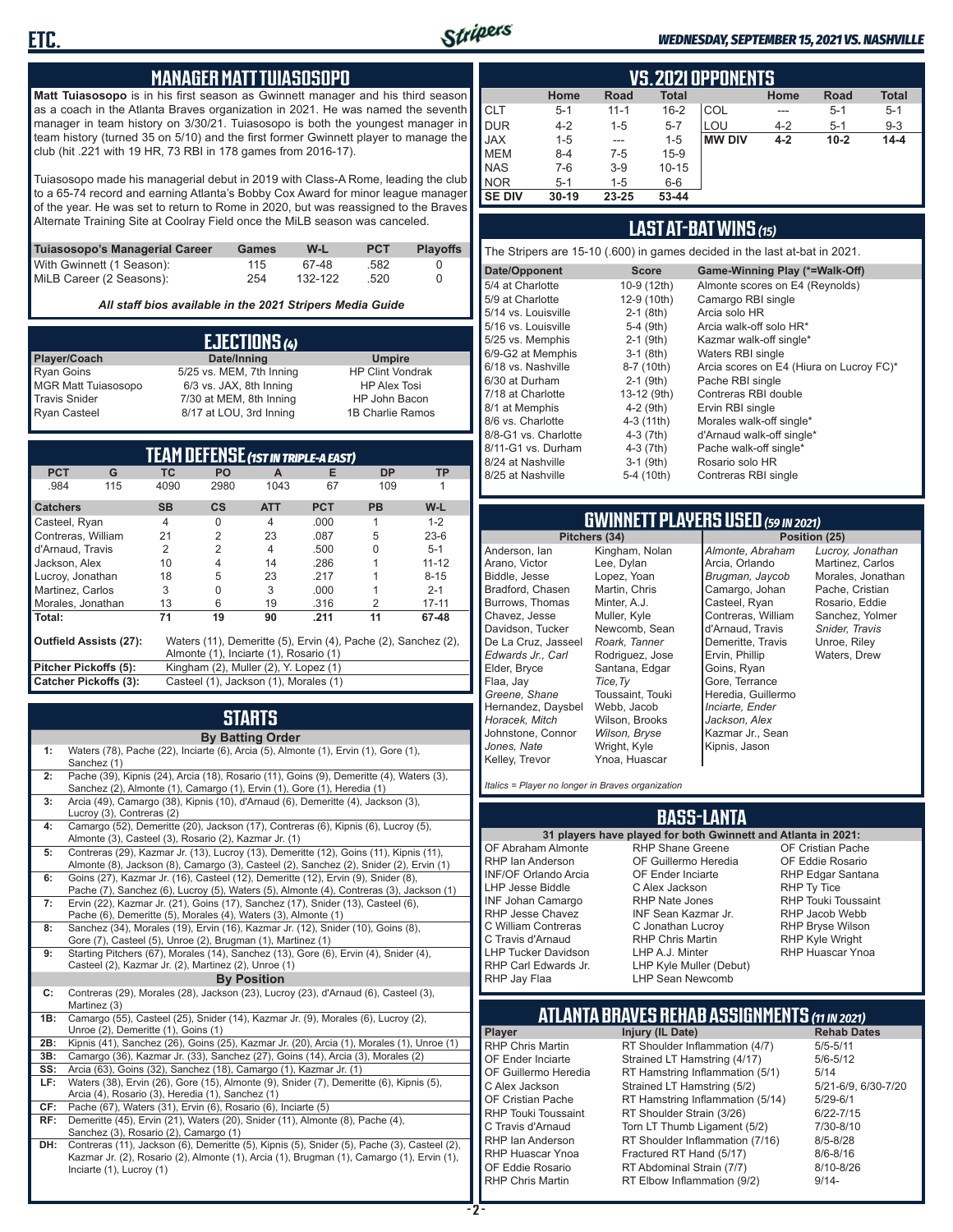## **STARTING PITCHER**



#### *WEDNESDAY, SEPTEMBER 15, 2021 VS. NASHVILLE*

# **59****bryce elder**

| WT:         | 220 | draft out of the University of Texas at Austin.                          |
|-------------|-----|--------------------------------------------------------------------------|
| HT:         | հ-2 | <b>ACQUIRED:</b> Braves' 5th round pick (156th overall) in the 2020 June |
| <b>B/T:</b> | R/R | <b>BORN:</b> 5/19/99 in Decatur, Texas (Age 22)                          |

*TONIGHT'S START:* Elder makes his fifth Triple-A start in game two of a six-game series vs. Nashville ... Making his pro debut in 2021, is a combined 11-3 with a 2.91 ERA, 1.10 WHIP, and .202 BAA in 22 starts across three levels ... Is the first member of the Braves' 2020 draft class to reach Gwinnett.

*PROSPECTING:* Currently ranked Atlanta's No. 11 prospect by MLB.com ... Began the season ranked the No. 16 prospect in the Braves' organization by *Baseball America.*

*MiLB LEADERBOARD:* Entering play, ranks among MiLB pitching leaders in innings (2nd, 123.2), wins (T-4th, 11), and strikeouts (T-15th, 140).

*2021 WITH GWINNETT:* Promoted on 8/17 and made his Triple-A debut on 8/20 at Louisville (win, 5.0 IP, 3 H, 2 R, 2 ER, 1 HR, 3 BB, 6 SO) ... Was the third Stripers pitcher to make his Triple-A debut as a starter this season, joining **Kyle Muller** (5/4 at CLT) and **Nolan Kingham** (6/29 at DUR) ... On 9/9 at Columbus, pitched 7.0 one-hit innings (win, 0 R, 2 BB, 7 SO) and combined with Thomas Burrows and Yoan Lopez on a one-hit shutout (won 1-0).

*2021 WITH MISSISSIPPI:* Joined the M-Braves on 6/29 ... Earned his first Double-A win on 7/4 at Montgomery (5.0 IP, 1 ER, 2 BB, 5 SO) ... On 7/10 vs. Pensacola, pitched 7.0 hitless innings and combined with Daysbel Hernandez (2.0 IP, 0 H) on a no-hitter in a 6-0 victory ... ... **Named Double-A South Pitcher of the Week for 7/5-7/11 (2-0, 0.75 ERA, 0.67 WHIP, .061 BAA in 2 starts) and Double-A South Pitcher of the Month for July (4-1, 2.73 ERA, 0.88 WHIP, .140 BAA in 5 starts)** ... Tossed his first career complete game on 7/28 at Pensacola (7.0 IP, 3 H, 2 R, 2 ER, 1 HR, 3 BB, 9 SO in 4-1 win) ... Won his final four starts with Mississippi from 7/28-8/14, posting a 2.77 ERA, .096 WHIP, and .208 BAA in that span.

*2021 WITH ROME:* Was Rome's Opening Night starter on 5/4 at Winston-Salem ... Earned his first professional win in his fourth start on 5/21 vs. Bowling Green (6.1 IP, 5 H, 1 ER, 0 BB, 7 SO) ... Struck out a career-high 10 batters over 6.0 IP in a no-decision on 6/3 at Bowilng Green ... Went 1-1 with a 1.40 ERA, 1.03 WHIP, and .194 BAA in his final four starts with the R-Braves from 6/3-6/22.

|                    | <b>ELDER'S OVERALL STATS</b> |          |            |       |           |           |     |            |             |  |  |  |  |
|--------------------|------------------------------|----------|------------|-------|-----------|-----------|-----|------------|-------------|--|--|--|--|
| Year               | Team                         | W-L      | <b>ERA</b> | G/GS  | <b>HR</b> | <b>BB</b> | SΟ  | <b>BAA</b> | <b>WHIP</b> |  |  |  |  |
| 2021               | Rome $(A+)$                  | $2 - 1$  | 2.60       | 9/9   |           | 20        | 55  | 224        | 1.29        |  |  |  |  |
|                    | Mississippi (AA)             | $7-1$    | 3.21       | 9/9   |           | 17        | 60  | .198       | 1.00        |  |  |  |  |
|                    | Gwinnett (AAA)               | $2 - 1$  | 2.78       | 4/4   |           | 9         | 25  | .167       | 0.97        |  |  |  |  |
| MiLB Career:       |                              | $11 - 3$ | 2.91       | 22122 | 10        | 46        | 140 | .202       | 1.10        |  |  |  |  |
| <b>MLB Career:</b> |                              | ი-ი      | - --       | 0/0   | O         | 0         | 0   | $---$      | 0.00        |  |  |  |  |

|          | <b>ELDER'S 2021 SPLITS WITH GWINNETT</b> |                  |                       |  |  |  |  |  |  |  |  |
|----------|------------------------------------------|------------------|-----------------------|--|--|--|--|--|--|--|--|
| Home:    | 0-0, 4.50 ERA (1G)                       | Road:            | 2-1, 2.41 ERA (3G)    |  |  |  |  |  |  |  |  |
| Day:     | $0-0, - -$ ERA $(0G)$                    | Night:           | 2-1, 2.78 ERA (4G)    |  |  |  |  |  |  |  |  |
| Starter: | 2-1, 2.78 ERA (4G)                       | <b>Reliever:</b> | $0-0, - -$ ERA $(0G)$ |  |  |  |  |  |  |  |  |
| Vs. LHB: | .200 BAA, 1 HR                           | Vs. RHB:         | .146 BAA, 0 HR        |  |  |  |  |  |  |  |  |

|         | <b>ELDER vs. NASHVILLE</b> |            |   |    |    |  |    |           |           |           |  |  |  |  |
|---------|----------------------------|------------|---|----|----|--|----|-----------|-----------|-----------|--|--|--|--|
|         | W-L                        | <b>ERA</b> | G | GS | ΙP |  | ER | <b>HR</b> | <b>BB</b> | <b>SO</b> |  |  |  |  |
| 2021:   | $0 - 1$                    | 4.05       |   |    |    |  |    |           |           |           |  |  |  |  |
| Career: | $0 - 1$                    | 4.05       |   |    |    |  |    |           |           |           |  |  |  |  |

|             | <b>ELDER'S HIGHS &amp; LOWS</b> |                                    |  |  |  |  |  |  |  |  |  |
|-------------|---------------------------------|------------------------------------|--|--|--|--|--|--|--|--|--|
|             | <b>Season</b>                   | Career (MiLB and MLB)              |  |  |  |  |  |  |  |  |  |
| IP:         | 7.0 (6x, last: 9/9 at COL)      | 7.0 (6x, last: 9/9/21, GWN at COL) |  |  |  |  |  |  |  |  |  |
| $\vert$ so: | 10 (6/3 at BG)                  | 10 (6/3/21, ROM at BG)             |  |  |  |  |  |  |  |  |  |
| BB:         | 4 (4x, last: 7/10 vs. PNS)      | 4 (4x, last: 7/10/21, MIS vs. PNS) |  |  |  |  |  |  |  |  |  |
| Iн:         | 9 (8/3 at BIR)                  | 9 (8/3/21, MIS at BIR)             |  |  |  |  |  |  |  |  |  |
| <b>IER:</b> | 5 (2x, last: 7/22 vs. BLX)      | 5 (2x, last: 7/22/21, MIS vs. BLX) |  |  |  |  |  |  |  |  |  |
| Low-Hit CG: | No 9.0 IP CG                    | No 9.0 IP CG                       |  |  |  |  |  |  |  |  |  |
| Low-ER CG:  | No 9.0 IP CG                    | No 9.0 IP CG                       |  |  |  |  |  |  |  |  |  |

|                                                              | <b>ELDER AT THE PLATE</b> |  |  |  |  |  |  |  |  |  |  |  |  |  |
|--------------------------------------------------------------|---------------------------|--|--|--|--|--|--|--|--|--|--|--|--|--|
| AVG.<br><b>BB</b><br>3B<br><b>RBI</b><br>HR<br>ΔR<br>н<br>2B |                           |  |  |  |  |  |  |  |  |  |  |  |  |  |
| 2021 w/GWN:                                                  | .000                      |  |  |  |  |  |  |  |  |  |  |  |  |  |
| MiLB Career:                                                 | .000                      |  |  |  |  |  |  |  |  |  |  |  |  |  |
| <b>IMLB Career:</b>                                          | ---                       |  |  |  |  |  |  |  |  |  |  |  |  |  |

*COLLEGE CAREER:* Pitched three seasons (2018-20) for the University of Texas ... Went 10-6 with a 3.42 ERA and 149 strikeouts over 39 games (18 starts) ... In his abbreviated junior season in 2020, earned Collegiate Baseball Second Team All-American honors after posting a 2.08 ERA and striking out 32 in four starts.

|            | <b>ELDER'S 2021 STARTS (ALL LEVELS)</b> |               |     |                |   |                |                |                |           |       |                     |              |                                                    |  |
|------------|-----------------------------------------|---------------|-----|----------------|---|----------------|----------------|----------------|-----------|-------|---------------------|--------------|----------------------------------------------------|--|
| Team       | Date/Opp.                               | <b>Result</b> | IP  | н              | R | <b>ER</b>      | <b>HR</b>      | <b>BB</b>      | <b>SO</b> | NP-S  | Opp. Starter        | <b>Final</b> | <b>Notes</b>                                       |  |
| ROM        | 5/4 at WS                               | <b>ND</b>     | 4.2 |                | 5 | 5              |                | 4              | 6         | 79-48 | Davis Martin        | W, 11-5      | First career MiLB start on Opening Night.          |  |
| ROM        | 5/9 at WS                               | <b>ND</b>     | 5.0 | 4              | 3 |                | 0              | 2              |           | 76-48 | Davis Martin        | L. 1-2       | Two unearned runs due to three Rome errors.        |  |
| ROM        | 5/15 at GBO                             | <b>ND</b>     | 3.2 | 4              |   |                | $\Omega$       | 4              | 6         | 75-40 | Omar Cruz           | L. 5-6       | Exited with 1-0 deficit, Rome lost in 10 innings.  |  |
| <b>ROM</b> | 5/21 vs. BG                             | W, 1-0        | 6.1 | 5              |   |                | $\Omega$       | 0              | 7         | 75-51 | Michael Mercado     | W, 6-1       | Retired eight straight batters after allowing run. |  |
| <b>ROM</b> | 5/28 vs. GVL                            | <b>ND</b>     | 6.0 | 4              | 2 | $\overline{2}$ | $\Omega$       | 4              | 5         | 91-52 | Jay Groome          | W, 4-3       | Rome won on walk-off single in 10th inning.        |  |
| <b>ROM</b> | $6/3$ at BG                             | <b>ND</b>     | 6.0 | 5              |   | $\Omega$       | $\Omega$       | 2              | 10        | 85-56 | Peyton Battenfield  | L. 1-3       | Struck out five of first six batters faced.        |  |
| <b>ROM</b> | 6/8 vs. ASH                             | <b>ND</b>     | 2.1 | 4              | 0 | $\Omega$       | $\Omega$       | 0              | 3         | 28-21 | Mark Moclair        | W. 8-4       | Faced just eight batters before early exit.        |  |
| <b>ROM</b> | 6/13 vs. ASH                            | L. 1-1        | 6.0 | 6              | 4 | 3              |                | 3              | 4         | 81-57 | Mark Moclair        | L, 0-9       | Three of six hits allowed went for extra-bases.    |  |
| <b>ROM</b> | 6/22 at ABD                             | W. 2-1        | 5.0 | 2              | 0 | $\Omega$       | $\Omega$       | 3              | 7         | 83-51 | Jake Prizina        | W. 14-0      | Started with 5-0 lead after the top of the 1st.    |  |
| <b>MIS</b> | 6/29 at MTG                             | <b>ND</b>     | 4.0 | 7              | 4 | 4              | 0              |                | 5         | 83-49 | Peyton Battenfield  | W, 7-6       | Three of four runs allowed in the 1st inning.      |  |
| <b>MIS</b> | 7/4 at MTG                              | W, 1-0        | 5.0 | $\overline{2}$ |   |                | $\Omega$       | $\overline{2}$ | 5         | 74-42 | Adrian De Horta     | W. 6-2       | Allowed just two singles for first Double-A win.   |  |
| <b>MIS</b> | 7/10 vs. PNS                            | W, 2-0        | 7.0 | 0              | 0 | $\Omega$       | $\Omega$       | 4              | 6         | 89-44 | Zach McCambley      | W, 6-0       | Daysbel Hernandez finished no-hitter for MIS.      |  |
| <b>MIS</b> | 7/16 at TNS                             | W. 3-0        | 7.0 | 4              | 2 | $\overline{2}$ |                | 3              | 5         | 94-57 | <b>Cam Sanders</b>  | W. 6-4       | Tossed 4.0 scoreless innings after allowing HR.    |  |
| MIS        | 7/22 vs. BLX                            | L. 3-1        | 7.0 | 6              | 5 | 5              | $\overline{2}$ | 2              | 5         | 90-63 | Nick Bennett        | L. 4-5       | Most runs allowed since 5/4 (ROM at WS).           |  |
| <b>MIS</b> | 7/28 at PNS                             | W, 4-1        | 7.0 | 3              | 2 | $\overline{2}$ |                | 3              | 9         | 89-55 | Max Meyer           | W. 5-2       | Game called in top of 8th due to lightning.        |  |
| <b>MIS</b> | 8/3 at BIR                              | W, 5-1        | 7.0 | 9              | 4 | 4              | $\overline{2}$ |                | 9         | 95-70 | Peyton Battenfield  | W. 7-4       | Allowed one hit over final 3.0 innings pitched.    |  |
| MIS        | 8/8 at BIR                              | W, 6-1        | 6.0 | 5              | 2 | $\overline{2}$ |                |                | 7         | 90-58 | Davis Martin        | W. 5-2       | Collected sixth win in last seven starts.          |  |
| MIS        | 8/14 vs. BLX                            | W. 7-1        | 6.0 | 3              | 0 | $\Omega$       | $\Omega$       | $\Omega$       | 9         | 85-54 | Lucas Erceg         | W, 4-0       | Escaped bases-loaded jam with no outs in 3rd.      |  |
| <b>GWN</b> | 8/20 at LOU                             | W, 1-0        | 5.0 | 3              | 2 | $\overline{2}$ |                | 3              | 6         | 89-50 | Riley O'Brien       | W, 10-5      | First Triple-A win in Gwinnett debut.              |  |
| GWN        | 8/27 at NAS                             | L. 1-1        | 6.2 | 4              | 3 | 3              | $\Omega$       | 3              | 5         | 94-54 | Colin Rea           | L. 0-3       | Two runs scored after exit in 7th inning.          |  |
| <b>GWN</b> | 9/3 vs. MEM                             | <b>ND</b>     | 4.0 | 5              | 2 | 2              | $\Omega$       |                | 7         | 64-46 | Johan Oviedo        | W. 5-3       | Start cut short (lighting malfunction in 4th).     |  |
| <b>GWN</b> | 9/9 at COL                              | W. 2-1        | 7.0 |                | 0 | $\Omega$       | 0              | 2              |           | 99-61 | <b>Tanner Tully</b> | W, 1-0       | Fifth scoreless start of 2021 campaign.            |  |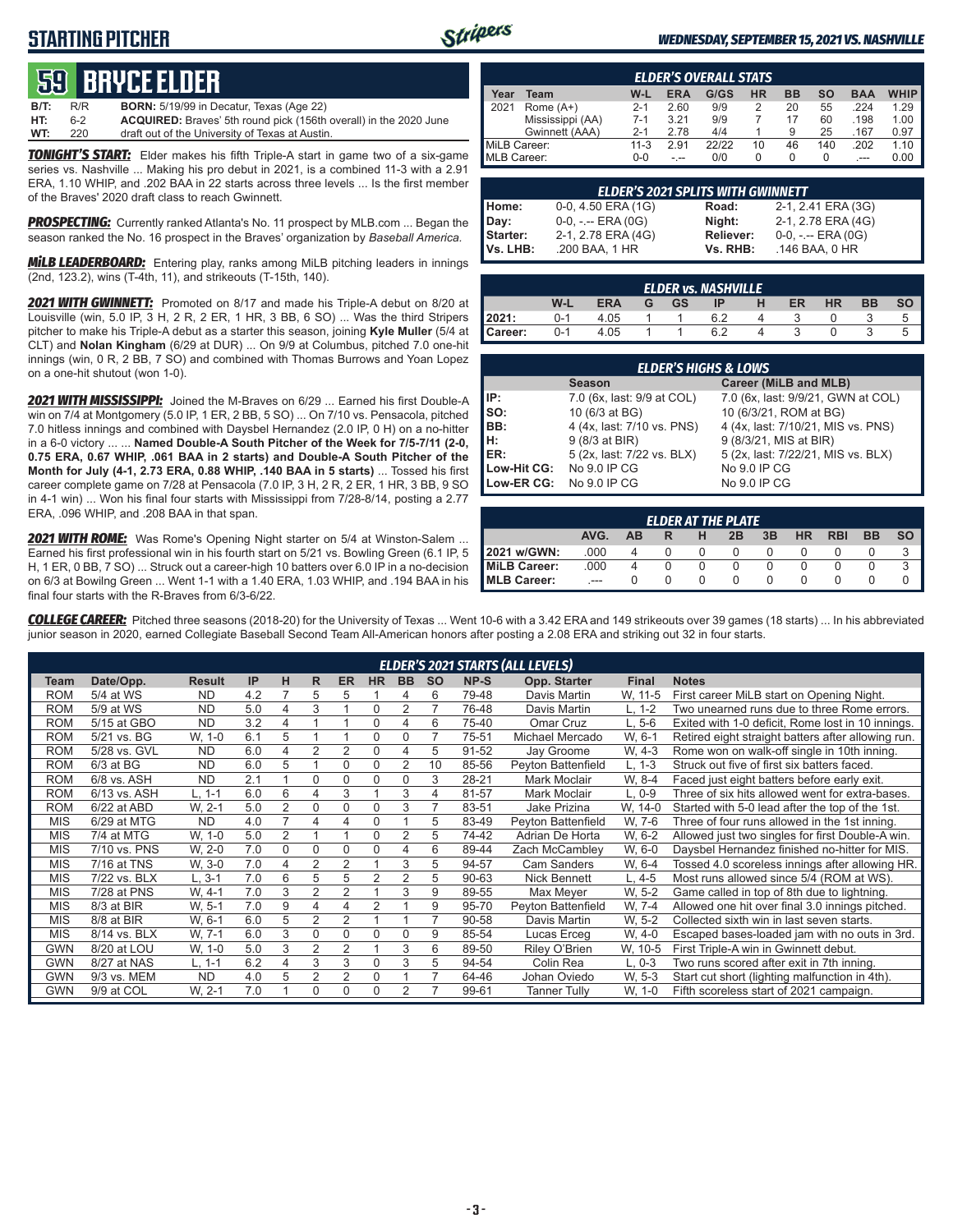## **PITCHING STAFF**



#### *WEDNESDAY, SEPTEMBER 15, 2021 VS. NASHVILLE*

|                                                                                  | <b>STRIPERS PITCHING BREAKDOWN</b>                                                  |      |       |     |     |     |     |      |                       |  |  |  |  |
|----------------------------------------------------------------------------------|-------------------------------------------------------------------------------------|------|-------|-----|-----|-----|-----|------|-----------------------|--|--|--|--|
| <b>BAA</b><br><b>BB</b><br>W-L<br><b>SO</b><br>HR<br><b>ERA</b><br>ER<br>IP<br>R |                                                                                     |      |       |     |     |     |     |      |                       |  |  |  |  |
| Starters:                                                                        | $30 - 29$                                                                           | 4.44 | 508.1 | 269 | 251 | 64  | 195 | 498  | .249                  |  |  |  |  |
| Relievers:                                                                       | $37-19$                                                                             | 3.14 | 485.0 | 188 | 169 | 51  | 192 | 563  | .214                  |  |  |  |  |
| l Total:                                                                         | 67-48                                                                               | 3.81 | 993.1 | 457 | 420 | 115 | 387 | 1061 | $.232$ $\blacksquare$ |  |  |  |  |
|                                                                                  | <b>IR/Scored: 85/27 (31.8%)</b><br><b>Saves/Opp:</b> 30/46 (65.2%) <b>Holds:</b> 52 |      |       |     |     |     |     |      |                       |  |  |  |  |

|            | <b>PITCHING BY MONTH</b> |            |       |     |     |           |           |           |                       |  |  |  |
|------------|--------------------------|------------|-------|-----|-----|-----------|-----------|-----------|-----------------------|--|--|--|
|            | W-L                      | <b>ERA</b> | IP    | R   | ER  | <b>HR</b> | <b>BB</b> | <b>SO</b> | <b>BAA</b>            |  |  |  |
| May:       | $14 - 10$                | 3.50       | 211.0 | 90  | 82  | 28        | 65        | 240       | .222 I                |  |  |  |
| June:      | $9 - 16$                 | 4.55       | 213.2 | 115 | 108 | 26        | 94        | 223       | $.263$ $\blacksquare$ |  |  |  |
| July:      | $17 - 11$                | 4.50       | 242.0 | 131 | 121 | 37        | 100       | 261       | .240                  |  |  |  |
| August:    | $18 - 7$                 | 2.99       | 216.2 | 81  | 72  | 15        | 90        | 223       | .214 I                |  |  |  |
| September: | $9 - 4$                  | 3.03       | 110.0 | 40  | 37  | 9         | 38        | 114       | .209                  |  |  |  |

|                     |           |            |               |                |          | <b>STRIPERS STARTING PITCHERS (14 IN 2021)</b> |                            |                                                    |
|---------------------|-----------|------------|---------------|----------------|----------|------------------------------------------------|----------------------------|----------------------------------------------------|
| <b>Pitcher</b>      | W-L       | <b>ERA</b> | <b>GS</b>     | QS             |          | <b>Team W-L Run Support</b>                    | <b>Last Gwinnett Start</b> | <b>Final Line</b>                                  |
| Anderson, Ian       | $0 - 0$   | 3.68       | 4             | $\Omega$       | $3 - 1$  | 1.75 RPG (7 Tot.)                              | 8/24 at NAS (ND)           | 5.0 IP, 3 H, 1 R, 1 ER, 2 BB, 9 SO (90p/54s)       |
| Burrows, Thomas     | $0-0$     | 0.00       |               | $\Omega$       | $1 - 0$  | $0.00$ RPG $(0$ Tot.)                          | 7/21-G1 vs. NOR (ND)       | 1.0 IP, 0 H, 1 R, 0 ER, 3 BB, 2 SO (32p/13s)       |
| Davidson, Tucker    | $2 - 1$   | 0.90       | 3             | 3              | $2 - 1$  | 5.33 RPG (16 Tot.)                             | 5/23 at NAS (L)            | 6.0 IP, 1 H, 1 R, 1 ER, 1 BB, 9 SO, 1 HR (82p/51s) |
| De La Cruz, Jasseel | $0 - 3$   | 7.02       | 15            | $\Omega$       | $8 - 7$  | 2.27 RPG (34 Tot.)                             | 8/14 vs. DUR (L)           | 0.0 IP, 3 H, 3 R, 3 ER, 1 BB, 0 SO, 1 WP (19p/10s) |
| Elder, Bryce        | $2 - 1$   | 2.78       | 4             | 2              | $3 - 1$  | 2.25 RPG (9 Tot.)                              | 9/9 at COL (W)             | 7.0 IP, 1 H, 0 R, 2 BB, 7 SO (99p/61s)             |
| Johnstone, Connor   | $1 - 7$   | 6.45       | 15            | $\Omega$       | $4 - 11$ | 1.67 RPG (25 Tot.)                             | 9/11 at COL (L)            | 4.0 IP, 6 H, 3 R, 3 ER, 0 BB, 2 SO, 2 HR (62p/42s) |
| Kingham, Nolan      | $0 - 4$   | 8.89       | 6             | 0              | $2 - 4$  | 1.33 RPG (8 Tot.)                              | 8/15 vs. DUR (L)           | 5.0 IP, 9 H, 6 R, 6 ER, 2 BB, 3 SO, 1 HR (93p/56s) |
| Muller, Kyle        | $5-2$     | 3.07       | 14            | 6              | $12 - 2$ | 4.21 RPG (59 Tot.)                             | 9/12 at COL (W)            | 6.0 IP, 3 H, 2 R, 2 ER, 3 BB, 5 SO, 2 WP (83p/51s) |
| Roark, Tanner       | $0-0$     | 0.00       | 3             | $\Omega$       | $2 - 1$  | 2.67 RPG (8 Tot.)                              | 8/22 at LOU (ND)           | 2.0 IP, 2 H, 0 R, 2 BB, 1 SO, 1 WP (32p/17s)       |
| Rodriguez, Jose     | $6 - 3$   | 4.70       | 14            |                | $8 - 6$  | 3.00 RPG (42 Tot.)                             | 9/10 at COL (W)            | 5.0 IP, 4 H, 1 R, 1 ER, 2 BB, 4 SO, 1 HB (71p/47s) |
| Toussaint. Touki    | $2 - 1$   | 4.32       | 4             | $\mathfrak{D}$ | $2 - 2$  | 3.50 RPG (14 Tot.)                             | 7/13 at CLT (W)            | 6.0 IP, 3 H, 2 R, 2 ER, 3 BB, 7 SO, 1 HR (89p/54s) |
| Wilson, Bryse       | $4 - 2$   | 4.47       | 9             | 3              | $6 - 3$  | 3.00 RPG (27 Tot.)                             | 7/7 vs. NAS (ND)           | 5.0 IP, 8 H, 5 R, 5 ER, 2 BB, 2 SO, 2 HR (81p/50s) |
| Wright, Kyle        | $8 - 5$   | 3.60       | 21            | 8              | $12-9$   | 2.67 RPG (56 Tot.)                             | 9/14 vs. NAS (W)           | 6.0 IP, 5 H, 4 R, 4 ER, 2 BB, 6 SO, 1 HB (93p/59s) |
| Ynoa, Huascar       | $0-0$     | 4.32       | $\mathcal{P}$ | $\Omega$       | $2 - 0$  | 2.50 RPG (5 Tot.)                              | 8/11-G2 vs. DUR (ND)       | 4.2 IP, 4 H, 3 R, 3 ER, 4 BB, 7 SO, 1 WP (83p/51s) |
| Total:              | $30 - 29$ | 4.44       | 115           | 25             | 67-48    | 2.70 RPG (310 Tot.)                            |                            |                                                    |

| RELIEF SUMMARY (CURRENT STRIPERS ONLY, GWINNETT STATS ONLY) |         |            |     |           |   |                   |              |                    |                                                          |                         |  |  |  |  |
|-------------------------------------------------------------|---------|------------|-----|-----------|---|-------------------|--------------|--------------------|----------------------------------------------------------|-------------------------|--|--|--|--|
| <b>Pitcher</b>                                              | W-L     | <b>ERA</b> | G   | <b>GF</b> |   | <b>HLD SV/OPP</b> | <b>IR/RS</b> | <b>Last Outing</b> | <b>Last Final Line</b>                                   | <b>Scoreless Streak</b> |  |  |  |  |
| Arano, Victor                                               | $1 - 2$ | 2.50       | 32  | 8         | 6 | 2/4               | 6/1          | 9/14 vs. NAS       | Hold, 1.0 IP, 0 H, 0 R, 0 BB, 2 SO (16p/10s)             | 4G (4.2 IP)             |  |  |  |  |
| Biddle, Jesse (L)                                           | 1-1     | 2.60       | 28  | 3         | 8 | 1/2               | 9/3          | 9/10 at COL        | Hold, 0.1 IP, 0 H, 1 R, 1 ER, 2 BB, 0 SO, 1 HB (24p/10s) | $-1G$                   |  |  |  |  |
| Bradford, Chasen                                            | $4 - 0$ | 3.59       | 33  |           | 6 | 0/1               | 4/4          | 9/11 at COL        | 1.0 IP, 1 H, 0 R, 1 BB, 0 SO (19p/11s)                   | 6G (8.1 IP)             |  |  |  |  |
| Burrows, Thomas (L)                                         | $3 - 1$ | 2.95       | 31  |           | 4 | 0/1               | 18/6         | 9/12 at COL        | 2.0 IP, 0 H, 0 R, 1 BB, 2 SO (27p/16s)                   | 2G (3.0 IP)             |  |  |  |  |
| De La Cruz, Jasseel                                         | $1 - 0$ | 1.93       |     |           |   | 0/0               | 0/0          | 7/10 vs. NAS       | 3.0 IP, 0 H, 0 R, 3 BB, 3 SO (49p/28s)                   | 2G (4.0 IP)             |  |  |  |  |
| Flaa, Jay                                                   | $1 - 2$ | 5.76       | 27  | 6         |   | 1/1               | 2/0          | 9/11 at COL        | 3.0 IP, 0 H, 0 R, 1 BB, 3 SO (33p/20s)                   | 1G (3.0 IP)             |  |  |  |  |
| Hernandez, Daysbel                                          | $0 - 1$ | 9.64       | 'n. |           |   | 0/1               | 3/0          | 5/21 at NAS        | 1.2 IP, 1 H, 0 R, 0 BB, 1 SO (24p/15s)                   | 1G (1.2 IP)             |  |  |  |  |
| Johnstone, Connor                                           | $2 - 0$ | 2.45       | 15  |           |   | 0/0               | 12/5         | 8/22 at LOU        | 0.1 IP, 0 H, 0 R, 0 BB, 0 SO (3p/2s)                     | 1G (0.1 IP)             |  |  |  |  |
| Kelley, Trevor                                              | $2 - 3$ | 1.77       | 32  |           |   | 2/4               | 12/2         | 9/10 at COL        | 1.0 IP, 2 H, 1 R, 1 ER, 1 BB, 0 SO (21p/13s)             | $-1G$                   |  |  |  |  |
| Lee, Dylan (L)                                              | $5 - 1$ | 1.61       | 33  |           | 6 | 1/2               | 6/0          | 9/10 at COL        | 1.0 IP, 1 H, 0 R, 1 BB, 3 SO (20p/13s)                   | 1G (1.0 IP)             |  |  |  |  |
| Lopez, Yoan                                                 | $3 - 2$ | 3.03       | 29  | 10        | 5 | 2/4               | 4/2          | 9/12 at COL        | 1.0 IP, 0 H, 0 R, 0 BB, 1 SO (14p/9s)                    | 5G (5.0 IP)             |  |  |  |  |
| Martin, Chris                                               | $0 - 0$ | 7.36       |     |           |   | 0/0               | 0/0          | 9/14 vs. NAS       | Hold, 1.0 IP, 0 H, 0 R, 0 BB, 0 SO (11p/6s)              | 2G (2.0 IP)             |  |  |  |  |
| Rodriguez, Jose                                             | $0 - 0$ | 3.60       |     |           |   | 0/0               | 0/0          | 5/26 vs. MEM       | 1.0 IP, 2 H, 1 R, 1 ER, 0 BB, 1 SO, 1 HR (13p/10s)       | $-2G$                   |  |  |  |  |
| Wilson, Brooks                                              | $0-0$   | 9.00       |     |           |   | 1/1               | 0/0          | 9/14 vs. NAS       | Save, 1.0 IP, 1 H, 1 R, 1 ER, 1 BB, 1 SO (24p/15s)       | -1G                     |  |  |  |  |

# **54 VICTOR ARANO** *- RHP - 26 YRS - COSAMALOAPAN, MEXICO*

- **• 2021 with GWN: Is 1-1 with 0.93 ERA (2 ER in 19.1 IP), 1 SV, and .115 BAA (7 H, 7 BB, 26 SO) in 16G since 7/15** ... **5/14 vs. LOU:** Earned GWN's first save of 2021 (1.0 IP, 1 H in 2-1 win) ... **8/1 at MEM:** Earned first win (2.0 IP, 2 H, 0 R, 1 SO in 4-2 win).
- **• 2021 with ATL:** Recalled on 5/8, but did not pitch ... Optioned on 5/10 ... DFA'd and outrighted to Gwinnett on 6/6.
- **• 2020:** Was a member of Philadelphia's 60-man player pool, but spent the entire year at the Alternate Site in Lehigh Valley ... DFA'd by the Phillies on 1/18.
- **• 2019:** Limited to just 6G with Triple-A Lehigh Valley (2-0, 0.00 ERA in 3G) and Philadelphia (1-0, 3.86 ERA in 3G) ... Was on injured list from 4/20-end of season (right elbow inflammation).
- **• Acquired:** Claimed off waivers from Philadelphia (1/22/21) ... Originally signed by the Los Angeles Dodgers as a non-drafted free agent (4/4/13).
- **• MLB Career:** 3-2, 2.65 ERA, .224 BAA, 3 SV in 73G with Philadelphia (2017-19).

## **48 JESSE BIDDLE** *- LHP - 29 YRS - PHILADELPHIA, PA*

- **• 2021 with GWN: 6/23-8/21:** Went 0-0 with 0.60 ERA (1 ER in 15.0 IP) and .236 BAA (13 H, 9 BB, 29 SO) in 15G ... **9/1 vs. MEM:** Earned first win (1.0 IP, 1 H, 0 R, 0 BB, 2 SO in 3-2 victory) ... **9/3 vs. MEM:** Earned first save (2.0 IP, 3 H, 1 ER, 1 BB, 1 SO in 5-3 win).
- **• GWN Career:** 2-1, 2.08 ERA (9 ER in 39.0 IP), 2 SV (2-for-4) in 35G since 2018. **• 2021 with ATL:** Had his contract selected on 4/17, pitched in 8G with the Braves
- (0-0, 8.44 ERA, 10 ER in 10.2 IP) ... DFA'd on 5/17, outrighted to Gwinnett on 5/19. **• Spring Training:** 0-0, 3.00 ERA, .257 BAA, 2 SV in 9G with Cincinnati ... Released on 3/26 after re-signing as MiLB FA on 12/11/20.
- **• 2020:** Opened the year at Cincinnati's Alternate Training Site ... Contract selected on 8/25 (0-0, 0.00 ERA, 0 ER in 0.2 IP in 1G) ... Placed on 10-day injured list on 8/29 (left shoulder impingement) and missed the remainder of the year.
- **• Acquired:** MiLB FA (4/2/21) ... Originally Philadelphia's 1st-round pick (27th overall) in 2010 out of Germantown Friends High School (Philadelphia, PA).
- **• MLB Career:** 6-2, 5.07 ERA, .261 BAA, 1 SV in 99G with ATL (2018-19, 2021), SEA (2019), TEX (2019), CIN (2020).

# **28 CHASEN BRADFORD** *- RHP - 32 YRS - LAS VEGAS, NV*

- **• 2021 with GWN: In 6G since 8/20, has a 0.00 ERA (0 ER in 8.1 IP) despite a .324 BAA (11 H, 2 BB, 7 SO)** ... All 4 of his wins (4-0) have been 2.0-IP outings: 5/15 vs. LOU (1 H, 0 R, 2 SO), 6/16 vs. NAS (3 H, 1 ER, 3 SO), 6/24 at NOR (0 H, 0 R, 1 BB, 3 SO), and 7/31 at MEM (2.0 IP, 1 H, 1 ER, 1 SO) ... **5/7-6/13:** Posted team-best 16.0-IP scoreless streak over 10G (6 H, 3 BB, 12 SO).
- **• 2020:** Re-signed by Seattle to an MiLB deal on 1/15, but was not included on the Mariners' 60-man player pool ... Did not play.
- **• 2019:** Split time between Seattle (0-0, 4.86 ERA, 1 SV in 12G) and Triple-A Tacoma (0-0, 6.75 ERA, 1 SV in 5G).
- **• Acquired:** MiLB FA (3/15/21) ... Originally the New York Mets' 35th round pick in 2011 out of the University of Central Florida.
- **• MLB Career:** 7-0, 3.89 ERA, .253 BAA, 1 SV in 86G with NYM, SEA (2017-19).

## **49 THOMAS BURROWS** *- LHP - 27 YRS - FLORENCE, AL*

- **• 2021 with GWN: 6/20-8/17:** Went 2-0 with a 0.84 ERA (2 ER in 21.1 IP), 1.17 WHIP, and .139 BAA (10 H, 15 BB, 31 SO) in 16G (1 start) ... **7/21-G2 vs. NOR:** Made the first start of his pro career (ND, 1.0 IP, 0 H, 1 R, 0 ER, 3 BB, 2 SO) .. **8/17 at LOU:** Improved to 3-0 (1.2 IP, 1 H, 0 R, 1 BB, 1 SO) in 4-2 win.
- **• GWN Career:** 4-2, 3.82 ERA, .201 BAA, 6 SV (6-for-8) in 58G (1 start) since 2019.
- **• 2020:** Was an NRI to Spring Training, but not included on 60-man player pool.
- **• 2019:** Went 2-4 with a 4.42 ERA, .221 BAA, and 7 saves (7-for-9) in 43G between Double-A Mississippi and Gwinnett ... Stranded 16 of 17 inherited runners with the Stripers (94.1%) ... Won Atlanta's Bill Lucas Award for community service.
- **• Acquired:** Via trade with Seattle (1/11/17) ... Originally the Mariners' 4th-round pick in 2016 out of the University of Alabama.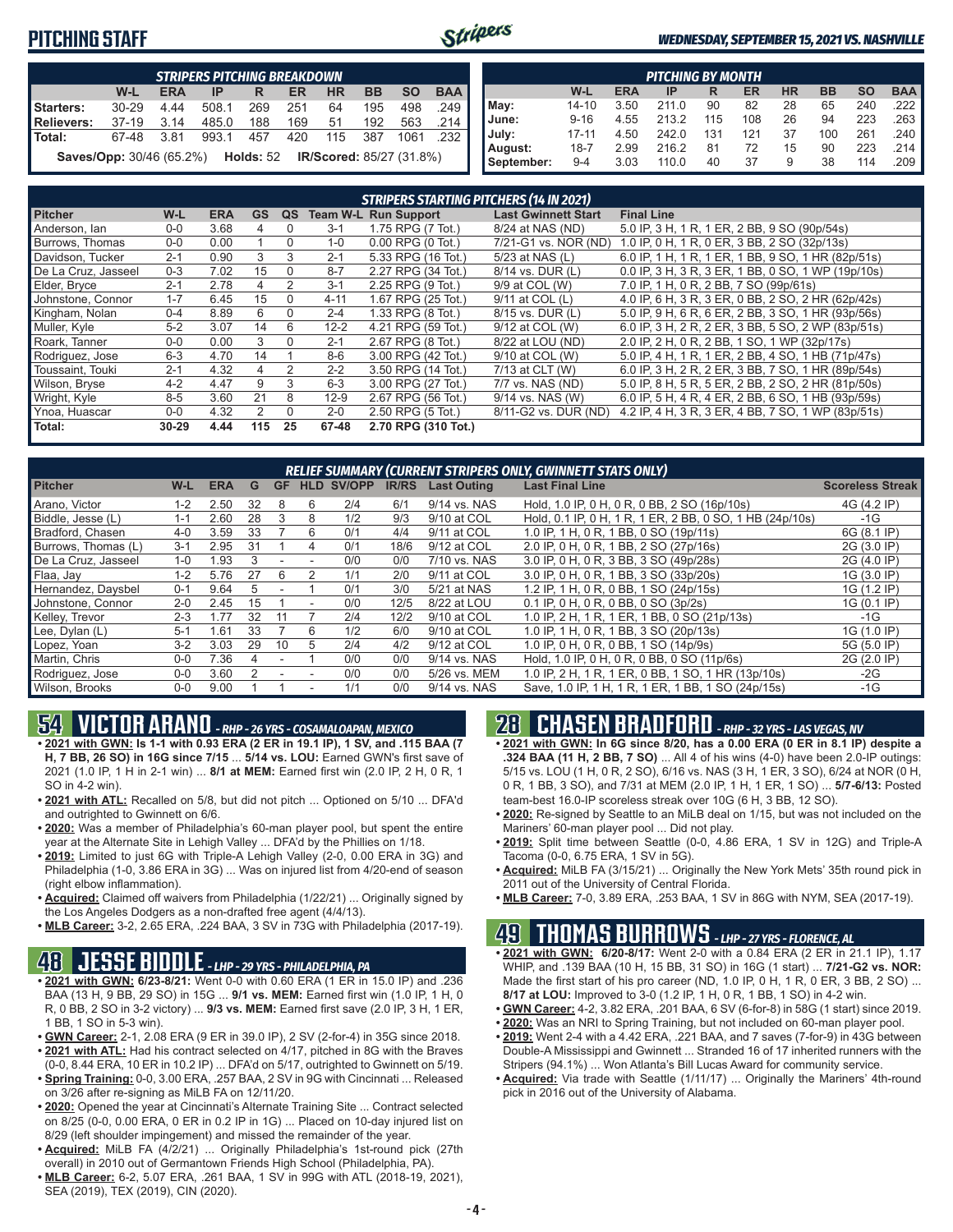## **45 JAY FLAA** *- RHP - 29 YRS - BISMARCK, ND*

- **• 2021 with GWN: 5/13-6/24:** Did not allow an ER over his first 10G (1 R in 11.0 IP, 7 H, 9 BB, 15 SO, .171 BAA) ... **7/18 at CLT:** Earned his first save with GWN, tossing 1.0 IP (1 H, 1 ER, 0 BB, 2 SO) in a come-from-behind 13-12 victory ... **8/3 vs. CLT:** Earned first win with GWN (1.0 IP, 1 H, 0 R, 1 BB, 1 SO in 4-2 win).
- **• 2021 with ATL:** From 5/23-5/30, went 0-0 with a 27.00 ERA (4 ER in 1.1 IP) in 1G ... Outrighted to Gwinnett on 7/13.
- **• 2021 with BAL:** Selected by Baltimore on 4/26 and made his MLB debut on 4/27 vs. the NY Yankees (1.1 IP, 2 BB, 1 SO, struck out Aaron Judge) ... Optioned on 4/28, appeared in 1G with Triple-A Norfolk (0-0, 16.20) ... DFA'd on 5/8.
- **• Spring Training:** 0-0, 3.38 ERA, .200 BAA, 0 SV in 3G with Baltimore.
- **• 2020:** Was not on Baltimore's 60-man player pool, did not play.
- **• 2019:** Went 2-5 with a 4.69 ERA, .256 BAA, and 5 SV in 40G (3 starts) between Double-A Bowie and Norfolk (2-3, 5.24 ERA, 4 SV in 29G during Triple-A debut).
- **• Acquired:** Claimed off waivers from Baltimore (5/11/21) ... Originally the Orioles' 6th-round pick in 2015 out of North Dakota State University (Fargo, ND).
- **• MLB Career:** 0-0, 13.50 ERA, .300 BAA in 2G with Baltimore, Atlanta (2021).

# **36 DAYSBEL HERNANDEZ** *- RHP - 24 YRS - SANDINO, CUBA*

- **• MLB.com Prospect Ranks:** #27 (Braves Top 30).
- **• 2021 with GWN:** Was part of Gwinnett's Opening Night roster and made his Triple-A debut, going 0-1 with a 9.64 ERA and .235 BAA in 5G from 5/5-5/21 ... Transferred to Double-A Mississippi on 5/25 ... Rejoined Gwinnett on 9/14.
- **• 2021 with MIS:** Went 3-1 with a 2.76 ERA, .200 BAA, and 3 SV (3-for-5) in 26G from 5/25-9/12 ... Over his final 16G from 7/1-9/12, posted a 1.33 ERA (3 ER in 20.1 IP) and .164 BAA ... **7/10 vs. PNS:** Tossed final 2.0 IP of combined no-hitter (Bryce Elder threw 7.0 hitless IP) in 6-0 victory.
- **• Spring Training:** 0-0, 9.00 ERA, .353 BAA, 0 SV in 6G with Atlanta.
- **• 2020:** Was not on the Braves' 60-man player pool ... Participated in Atlanta's Instructional League at Coolray Field in October.
- **• 2019:** Spent entire season with Advanced-A Florida, going 5-2 with a 1.71 ERA, .184 BAA, and 7 SV (7-for-10) in 35G ... Named MiLB.com Braves Org. All-Star.
- **• Acquired:** NDFA (9/13/17) out of Sandino, Cuba.

# **51 CONNOR JOHNSTONE** *- RHP - 26 YRS - SAN DIEGO, CA*

- **• 2021 with GWN: Is 2-0 with 2.45 ERA and .169 BAA in 15G in relief** (1-7, 6.45 ERA, .297 BAA in 15 starts) ... **5/4-5/8:** Threw 8.0 scoreless IP over his first 2 outings, including a 5.0-inning spot start (win, 1 H, 0 BB, 5 SO) on 5/8 at CLT ... **7/15-8/5:** Went 2-0 with 1.59 ERA (2 ER in 11.1 IP) and .158 BAA in 8G (1GS). **• GWN Career:** 7-6, 4.93 ERA, .259 BAA, 0 SV in 39G (16 starts) since 2018.
- 
- **• Spring Training:** 0-1, 4.76 ERA, .273 BAA, 1 SV in 6G with Atlanta (NRI). **• 2020:** Was an NRI to Braves Spring Training, but not on 60-man player pool.
- **• 2019:** With Double-A Mississippi and Gwinnett, went 7-4 with a 4.24 ERA, .296
- BAA, and 1 SV in 35G (7 starts) ... His 7 wins ranked T-8th in the Braves org.
- **• Acquired:** Braves 21st-round pick in 2017 out of Wake Forest University.
- **• Local Product:** Played baseball at Roswell High School (Roswell, GA).

# **43 TREVOR KELLEY** *- RHP - 27 YRS - PROVIDENCE, RI*

- **• 2021 with GWN: Is 2-1 with 0.95 ERA (3 R, 2 ER in 19.0 IP), 2 SV, .145 BAA (9 H, 8 BB, 26 SO) over 18G since 7/11** ... **5/12-6/27:** Allowed runs in just 2 of 13G for a 1.72 ERA (3 ER in 15.2 IP, 13 H, 6 BB, 15 SO, .241 BAA) ... **9/4 vs. MEM:** Earned first save (2.0 IP, 0 H, 0 R, 0 BB, 3 SO in 5-2 win).
- **• Spring Training:** Did not pitch in Chicago Cubs' MLB camp ... Released on 4/23.
- **• 2020:** Pitched in 4G with Philadelphia, going 0-0 with a 10.80 ERA ... Outrighted on 8/14 and spent the rest of the season at the Phillies Alternate Site. **• 2019:** In 52G with Triple-A Pawtucket, went 5-5 with a 1.79 ERA, .216 BAA, and
- 12 SV ... Was an International League Midseason and Postseason All-Star and a *Baseball America* Triple-A All-Star ... Led IL in appearances and was T-1st in saves ... Made MLB debut on 7/2 at Toronto and logged 10G with Boston (0-3, 8.64 ERA).
- **• Acquired:** MiLB FA (4/28/21) ... Originally Boston's 36th-round pick in 2015 out of the University of North Carolina at Chapel Hill.
- **• MLB Career:** 0-3, 9.26 ERA, .347 BAA, 0 SV in 14G with BOS (2019), PHI (2020).

# **58 DYLAN LEE** *- LHP - 27 YRS - DINUBA, CA*

- **• 2021 with GWN: Is 3-1 with 0.46 ERA (2 R, 1 ER in 19.2 IP), 1 SV, .159 BAA (11 H, 3 BB, 27 SO) in 16G since 7/18** ... **5/4 at CLT:** Earned the win in his Stripers' debut (2.0 IP, 1 H, 1 R, 0 ER, 0 BB, 3 SO in 10-9 win in 12 innings) ... **6/11 at MEM:** Recorded his first pro hit, a double (1-for-2, R) ... **5/26-7/9:** Had a 1.65 ERA (3 ER in 16.1 IP, 9 H, 2 BB, 12 SO) and .161 BAA over 12G ... **8/18 at LOU:** Earned his first save with the Stripers (1.0 IP, 0 H, 0 R, 0 BB, 1 SO in 4-1 win) ... **7/31-9/3:** Pitched 13.1 scoreless IP over 10G (4 H, 1 BB, 18 SO), going 2-0 with 1 SV.
- **• Spring Training:** 0-0, 0.00 ERA, 0 SV in 2G with Miami ... Released on 3/29.
- **• 2020:** Was a non-roster invite to Marlins Spring Training, but was not on Miami's 60-man player pool ... Did not play.
- **• 2019:** Logged 45G between Double-A Jacksonville (0-3, 1.91 ERA, .176 BAA, 13 SV in 32G) and Triple-A New Orleans (1-3, 4.71 ERA, .329 BAA, 0 SV in 13G).
- **• Acquired:** MiLB FA (4/15/21) ... Originally Miami's 10th-round pick in 2016 out of Cal State Fresno.

## **55 YOAN LOPEZ** *- RHP - 28 YRS - NUEVA GERONA, CUBA*

- **• 2021 with GWN:** Has a pair of wins in extra innings, 6/9-G2 at MEM (1.0 IP, 1 H, 0 R in 3-1 win in 8 innings) and 6/18 vs. NAS (1.0 IP, 2 H, 1 R, 0 ER, 1 SO in 8-7 win in 10 innings) ... **7/18-8/21:** Went 1-0 with 0.82 ERA (1 ER in 11.0 IP) and .162 BAA (6 H, 4 BB, 13 SO) in 10G ... **8/11-G2 vs. DUR:** Tallied his first save with the Stripers (1.0 IP, H, 0 R, 3 BB, 2 SO), leaving bases loaded in 5-3 win.
- **• 2021 with ARI:** Began the season on Arizona's Opening Day roster ... In 2 stints, went 0-0 with a 6.57 ERA (9 ER in 12.1 IP) and 0 SV (0-for-3) in 13G ... DFA'd on 5/20, traded to Atlanta on 5/22 and optioned to Gwinnett.
- **• Spring Training:** 1-0, 4.91 ERA, .214 BAA, 0 SV in 8G with Arizona.
- **• 2020:** In 20G with Arizona, went 0-1 with a 5.95 ERA, .269 BAA, and 2 holds. **• 2019:** Set MLB career highs in G (70) and holds (21), going 2-7 with a 3.41 ERA,
- .232 BAA, and 1 SV (1-for-4) with the D-backs. **• Acquired:** Via trade with Arizona in exchange for CF Deivi Estrada (5/22/21) ... Originally signed by the D-backs as a NDFA out of Cuba (1/16/15).
- **• MLB Career:** 2-8, 4.25 ERA, .252 BAA, 1 SV in 113G with Arizona (2018-21).

# **57 CHRIS MARTIN** *- RHP - 35 YRS - ARLINGTON, TX*

- **• MLB Rehab:** Assigned to rehab with Gwinnett for the second time this year on 9/14 (on Braves' 10-day IL since 9/2 with right elbow inflammation) ... Also rehabbed from 5/5-5/11 (0-0, 10.13 ERA, 3 ER in 2.2 IP, .333 BAA in 3G).
- **• 2021 with ATL:** In 40G, is 2-4 with a 4.17 ERA (17 ER in 36.2 IP), .292 BAA, and 1 SV (1-for-5) ... Did not allow a run in 6G in May (6.0 IP, 1 H, 0 BB, 4 SO) ... Posted a 2.89 ERA (3 ER in 9.1 IP) in 10G in July.
- **• Spring Training:** 0-0, 0.00 ERA, .000 BAA, 1 SV in 3G with Atlanta.
- **• 2020:** In 19G with Atlanta, went 1-1 with a 1.00 ERA, .129 BAA, and 1 SV ... Pitched 8 times in the Postseason, going 0-1 with a 2.25 ERA and .179 BAA.
- **• Acquired:** Via trade with Texas in exchange for LHP Kolby Allard (7/30/19) ... Resigned to MLB deal by Atlanta on 11/19/19 ... Originally Colorado's 21st-round pick in 2005 out of McLennan CC (TX).
- **• MLB Career:** 5-15, 4.11 ERA, .268 BAA, 7 SV in 203G with COL, NYY, TEX, and ATL (2014-15, 2018-21) ... Pitched in 2019, 2020 Postseason with ATL (0-1, 2.25 ERA in 8G).

# **56 BROOKS WILSON** *- RHP - 25 YRS - LAKELAND, FL*

- **• 2021 with GWN: 9/14 vs. NAS:** Made his Triple-A debut, earning the save (1.0 IP, 1 H, 1 ER, 1 BB, 1 SO, induced game-ending 5-4-3 DP in 6-5 victory).
- **• 2021 with MIS:** In 33G with the M-Braves, went 3-1 with a 2.45 ERA, .201 BAA, and 5 SV (5-for-9) ... Went at least 2.0 IP in 8 outings ... **5/7-5/23:** Did not allow a run over his first 5G (8.2 IP) at the Double-A level ... **5/7-6/29:** Went 2-1 with a 1.61 ERA, .158 BAA, and 1 SV (1-for-3) in 14G ... **9/3-9/12:** Posted a 1.80 ERA (1 ER in 5.0 IP), .167 BAA, and 2 SV (2-for-2) over his final 5G.
- **• 2020:** Was not on the Braves' 60-man player pool, did not play.
- **• 2019:** Spent the entire year with Advanced-A Florida, going 4-3 with a 2.47 ERA, 1.20 WHIP, and .240 BAA in 24G (11 starts) ... Went 3-3 with a 2.60 ERA in his 11 starts, including his first career CG on 8/29 at Charlotte (loss, 6.0 IP, 8 H, 4 R, 3 ER, 0 BB, 5 SO) ... In 13 relief outings, was 1-0 with a 2.16 ERA.
- **• Acquired:** Braves 7th-round pick in 2018 out of Stetson University (DeLand, FL).

|                |         | SCORELESS INNINGS STREAKS (15-PLUS INNINGS) |                  |                | <b>PITCHER AWARDS &amp; HONORS</b>  |                         |
|----------------|---------|---------------------------------------------|------------------|----------------|-------------------------------------|-------------------------|
| <b>Pitcher</b> | Length  | <b>Dates</b>                                | Stats            | <b>Pitcher</b> | <b>Award/Date</b>                   | <b>Stats</b>            |
| Bradford, C.   | 16.0 IP | 5/7-6/13 (10G)                              | 6 H, 3 BB, 12 SO | Wilson, B.     | AAA East Pitcher of Week (6/28-7/4) | 0-0, 7.0 IP, 0 ER, 7 SO |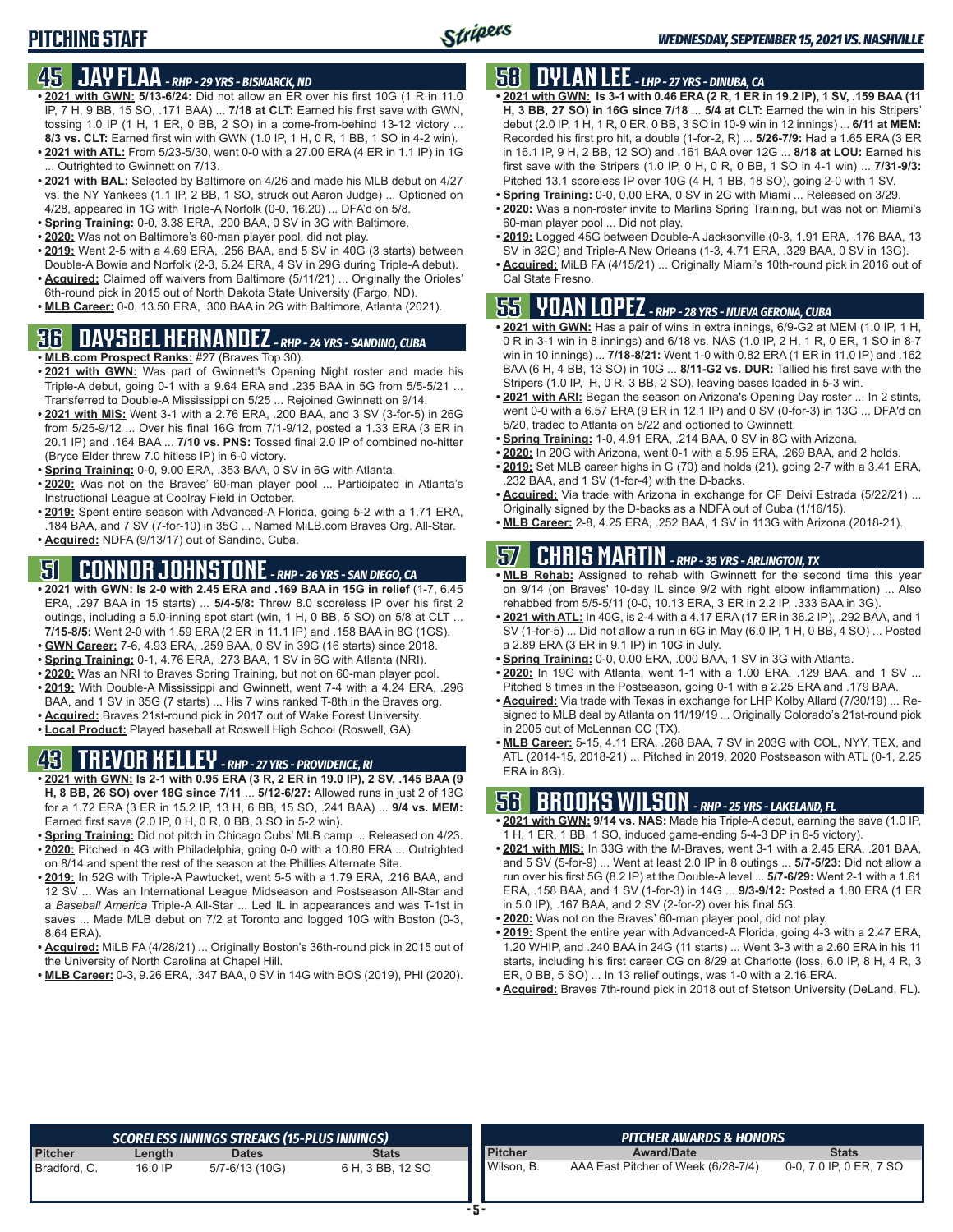# **17 JOHAN CAMARGO** *- INF - 27 YRS - PANAMA CITY, PANAMA*

*SEASON WITH GWN:*.314, 15 HR, 58 RBI, 0 SB, .911 OPS *HIT STREAK:* 3G (6-12)

#### *9/14 vs. NAS:* 2-4, 3B, 2 RBI *SERIES:* .500 (2-4), 3B, 2 RBI

**BATTERS**

- **• Leaderboard:** Entering 9/15, ranks among Triple-A East top 10 in batting (2nd, .314), OBP (3rd, .389), hits (3rd, 111), runs (5th, 65), total bases (5th, 184), OPS (6th, .911), SLG (9th, .521), triples (T-9th, 4), and XBH (T-10th, 39).
- **• 2021 with GWN: 5/8 at CLT:** Notched first career multi-HR game (2-for-4, 2 HR, 2 RBI) ... **6/5 vs. JAX:** Started 5-4-3 triple play, GWN's first since 5/28/19 at TOL ... **7/18 at CLT:** Hit a 2-out, 2-run HR (#8) in 9th for a 12-11 lead (GWN had trailed 11-3) ... **7/30 at MEM:** Tallied season-high 4 RBI (2-for-4, 2B, HR #9) in 8-7 win ... **7/22-8/14:** Posted team-best 20G on-base streak (.347, 26-for-75, 4 2B, 2 3B, 2 HR, 14 R, 14 RBI, 6 BB, .924 OPS) ... **9/4 vs. MEM:** Matched season high with 4 RBI (2-for-3, HR #15) in 5-2 victory ... **9/4-9/9:** Posted 5-straight multi-hit games (.579, 11-for-19, 2 2B, 1 HR, 1 R, 5 RBI, 1.442 OPS).
- **• Gwinnett Career:** Has hits in 112 of 150G (74.7%) since 2017, batting .326 (187 for-573, 37 2B, 5 3B, 24 HR, 98 R, 100 RBI, 1 SB, .925 OPS).
- **• 2021 with ATL:** In 6 stints with the Braves, batting .000 (0-for-16, 1 R) in 15G.
- **• 2020:** Made Braves' Opening Day roster and batted .200 (8 2B, 4 HR, 16 R, 9 RBI) in 35G ... Added to the NLCS roster in place of injured Adam Duvall prior to Game 2 and played in 4G (.250, 2-for-8, 1 2B, 1 RBI).
- **• Acquired:** NDFA (7/2/10) out of Panama City, Panama.
- **• MLB Career:** .257, 68 2B, 4 3B, 34 HR, 144 RBI, 2 SB in 364G with Atlanta (2017- 21) ... Played in 2018 and 2020 Postseasons (.087, 1 2B, 1 RBI in 8G).

# **9 RYAN CASTEEL** *- 1B/C - 30 YRS - CHATTANOOGA, TN*

*SEASON WITH GWN:*.238, 7 HR, 25 RBI, 0 SB, .768 OPS *HIT STREAK:* -1G (0-1) *9/14 vs. NAS:*PH, 0-1 *SERIES:* .000 (0-1)

- **• 2021 with GWN: 5/15-5/18:** Had 6 RBI in 3G span, including 5/15 vs. LOU (1 for-2, GW 3-run 2B, 3 RBI) and 5/16 vs. LOU (1-for-3, HR, 2 RBI) ... **6/2 vs. JAX:** Notched pinch-hit 2-run double ... **6/3 vs. JAX:** Hit pinch-hit 2-run HR (#2) ... **6/24 at NOR:** Crushed game-winning grand slam (#3) in 6-2 victory (1-for-4, 4 RBI), his 2nd career slam (first since 7/20/13 with Adv-A Modesto) ... **8/8-G2 vs. CLT:** Homered for the first time since 6/24 (#4), a decisive 2-run shot in 8-2 victory ... **9/9 at COL:** Blasted a solo HR (#6) for lone run in a 1-0 win.
- **• 2020:** Was not on the Braves' 60-man player pool ... Did not play.
- **• 2019:** Played 118G with Double-A Mississippi, batting .263 (21 2B, 2 3B, 21 HR, 73 RBI, .811 OPS) ... Ranked 2nd in the Southern League in homers and RBI, 3rd in slugging (.477) ... Was his 2nd career 20-homer season (hit 22 in 2013).
- **• Acquired:** MiLB FA (3/14/21) ... Originally Colorado's 17th-round pick in 2010 out of Cleveland State Community College (Cleveland, TN).

### **12 TRAVIS DEMERITTE** *- OF - 26 YRS - NEW YORK, NY*

*SEASON WITH GWN:*.293, 20 HR, 53 RBI, 7 SB, .995 OPS *HIT STREAK:* 2G (2-9) *9/14 vs. NAS:*1-4 *SERIES:* .250 (1-4)

- **• 2021 with GWN: Since 7/13, ranks among Triple-A East top 10 in HR (T-4th, 14) and RBI (T-10th, 38)** ... **5/4 at CLT:** Tallied 5 RBI (3-for-6, HR) to set GWN Opening Night record ... **6/2-7/21:** Posted 10G hitting streak (.372, 16-for-43, 2 2B, 3 HR, 10 R, 8 RBI, 1.041 OPS) ... **6/10-7/10:** Was on the Injured List ... **7/17-7/25:** Hit 3 grand slams in 7G span, raising his career total to 6 (4 with GWN) ... **7/27 at MEM:** Homered for 3rd straight game, GW solo blast (#12) in 1-0 win ... **8/21 at LOU:** Matched a season high with 4 hits (4-for-4, 3-run HR, 2 R, 4 RBI) ... **9/12 at COL:** Hit 20th HR of the year (1-for-5, 3 RBI), becoming 3rd player in GWN history with two 20-HR seasons (Ernesto Mejia in 2012-13, Stefan Gartrell in 2011-12).
- **• Gwinnett Career:** Has reached base in 143 of 165G (86.7%) since 2019, batting .289 (163-for-564, 40 2B, 2 3B, 40 HR, 116 R, 126 RBI, 11 SB, .964 OPS).
- **• 2020:** Hit .172 with 1 2B, 4 RBI in 18G with Detroit ... DFA'd on 2/5/21.
- **• 2019:** Made his Triple-A debut with Gwinnett and was an IL All-Star (.286, 20 HR, 73 RBI, .944 OPS in 96G) ... Traded to Detroit on 7/31, made his MLB debut (.225, 3 HR, 10 RBI in 48G).
- **• Acquired:** Off Waivers from Detroit (2/12/21) ... Originally Texas' 1st-round pick (30th overall) in 2013 out of Winder-Barrow High School (Winder, GA).
- **• MLB Career:** .217, 8 2B, 2 3B, 3 HR, 14 RBI, 3 SB with Detroit (2019-20).

# **18 PHILLIP ERVIN** *- OF - 29 YRS - MOBILE, AL*

*SEASON WITH GWN:*.202, 7 HR, 26 RBI, 11 SB, .651 OPS *HIT STREAK:* -1G (0-1)

*9/14 vs. NAS:*PH, 0-1 *SERIES:* .000 (0-1)

- **• 2021 with GWN: 6/2 vs. JAX:** Hit decisive 3-run HR (#1) and tallied season-high 4 RBI (1-for-4, R) ... **6/13 at MEM:** Belted game-tying 2-run HR (#2) with 2 outs in the 9th of an eventual 7-6 loss (1-for-3, 1 R, 2 RBI) ... **7/7 vs. NAS:** Clubbed game-tying 2-run pinch-hit HR (#5, 1-for-1, 2 RBI) ... **8/1 at MEM:** Lined GWRBI single with 2 outs in 9th inning in 4-2 win (1-for-2, RBI) ... **9/3 vs. MEM:** Launched 2nd pinch-hit homer of the year (solo, 1-for-1, 1 RBI).
- **• 2020:** Between Cincinnati and Seattle, hit .149 with 3 2B, 4 RBI, 1 SB in 37G ... DFA'd by the Reds (8/28), Mariners (12/16), and Chicago Cubs (2/20/21).
- **• Acquired:** Off waivers from the Chicago Cubs (2/22/21) ... Originally Cincinnati's 1st-round pick (27th overall) in 2013 out of Samford University (Homewood, AL).
- **• MLB Career:** .247, 26 2B, 8 3B, 17 HR, 68 RBI, 15 SB in 237G with CIN, SEA (2017-20) ... Tallied 7 of his 8 career triples in 2019 (ranked 7th in NL).

### **7 MAIKEL FRANCO** *- INF - 29 YRS - AZUA, D.R. SEASON WITH GWN:*--- *HIT STREAK:* 0G (0-0)

### *9/14 vs. NAS:*DNP *LAST SERIES (at COL):* DNP

- **• 2021 with GWN:** Joined the Stripers on 9/8 ... Will make his Braves org. debut.
- **• 2021 with BAL:** Signed a MLB deal on 3/16 ... Hit .210 (22 2B, 11 HR, 31 R, 47 RBI, .608 OPS) in 104G ... Hit season-best .269 (6 2B, 4 HR, 12 R, 17 RBI, .768 OPS) in 26G in June ... Released on 8/25.
- **• 2020 with KC:** Signed a MLB deal with Kansas City on 12/27/19 ... In lone season with the Royals, hit .278 (16 2B, 8 HR, 23 R, 38 RBI, 1 SB, .778 OPS) in 60G.
- **• Acquired:** MiLB FA (8/31/21) ... Originally a NDFA with Philadelphia (1/13/10).
- **• Triple-A History:** With Lehigh Valley (2014-15, 2019), hit .272 (47 2B, 6 3B, 22 HR, 84 R, 108 RBI, 5 SB, .765 OPS) in 178G.
- **• MLB Career:** .246, 148 2B, 4 3B, 121 HR, 428 RBI, 4 SB in 820G with PHI (2014- 19), KC (2020), BAL (2021) ... In 6 years with Phillies, hit .249 with 102 HR, 343 RBI (had 20-plus HR in 3-straight years from 2016-18).

### **8 RYAN GOINS** *- INF - 33 YRS - TEMPLE, TX* **SEASON WITH GWN:** .2

| 234, 6 HR, 34 RBI, 2 SB, .654 OPS | <b>HIT STREAK:</b> $1G(2-4)$       |
|-----------------------------------|------------------------------------|
| ኒ R. RBI                          | <b>SERIES:</b> .500 (2-4), HR, RBI |

- $9/14$  vs. NAS: 2-4, HR **• 2021 with GWN: 5/4 at CLT:** Hit Gwinnett's first HR of the season (solo, 2-for-5, RBI) ... **5/12 vs. LOU:** Set season highs for hits (3-for-4) and RBI (3) ... **6/18-6/29:** Posted season-best 8G hitting streak (.400, 10-for-25, 1 2B, 3 R, 6 RBI) ... **7/4 at DUR:** Homered for the first time since Opening Night (2-run, #2, 1-for-4, 2 RBI) ... **8/13 vs. DUR:** Clubbed 2-run HR (#4) in 8th inning for decisive runs in 6-4 victory (2-for-4, 2 R, 2 RBI) ... **8/6-8/17:** In his first 8G since returning from the Olympics, hit .304 (7-for-23, 3 HR, 5 R, 6 RBI, .987 OPS).
- **• Tokyo Olympics:** Was on GWN's Temporary Inactive List while playing for Mexico in this year's Olympics ... Hit .250 (1-for-4, R, RBI) in 2G (MEX went 0-3).
- **• Triple-A Career:** Has played for BUF (2013-16), LHV (2018), CLT (2019), and GWN (2021) ... Was teammates with MGR Matt Tuiasosopo in 2014 with BUF.
- **• 2020:** Played in 14G with the Chicago White Sox, batting .000 (0-for-9, 4 R) ... Spent most of the year at the Alternate Training Site in Schaumburg, IL.
- **• Acquired:** MiLB FA (2/25/21) ... Originally Toronto's 4th-round pick in 2009 out of Dallas Baptist University (Dallas, TX).
- **• MLB Career:** .228, 71 2B, 12 3B, 22 HR, 158 RBI in 555G with TOR, KC, CWS (2013-20) ... Played for TOR in 2015-16 Postseasons (.146, 1 HR, 5 RBI in 14G).

### **5 TERRANCE GORE** *- OF - 30 YRS - MACON, GA*

*SEASON WITH GWN:*.231, 0 HR, 1 RBI, 17 SB, .721 OPS *HIT STREAK:* -1G (0-3) *9/14 vs. NAS:*DNP *LAST SERIES (at COL):* .200 (1-5), SB

- **• 2021 with GWN:** Is 17-for-21 (80.9%) in stolen base attempts, including a pair of 2-steal games (5/18 at NAS, 6/18 vs. NAS) ... **6/9-G2 at MEM:** Stole 3rd and scored winning run in 8th inning of 3-1 victory ... **7/10 vs. NAS:** Notched seasonhigh 3 hits (3-for-3, 2B, R).
- **• 2020:** Logged 2G in his lone season with the Los Angeles Dodgers (0 PA).
- **• Acquired:** MiLB FA (2/18/21) ... Originally Kansas City's 20th-round pick in 2011 out of Gulf Coast Community College (Panama City, FL).
- **• MLB Career:** .224, 2 2B, 1 3B, 0 HR, 1 RBI, 40 SB in 102G with KC, CHC, LAD (2014-20) ... Played in the Postseason with KC (2014-15) and CHC (2018), going 0-for-2 with 3 R, 5 SB ... Won World Series with the Royals in 2015.

### **4 SEAN KAZMAR JR.** *- INF - 37 YRS - VALDOSTA, GA*

| <b>SEASON WITH GWN:</b> .222, 9 HR, 26 RBI, 3 SB, .644 OPS                |  | <b>HIT STREAK:</b> $1G(1-4)$ |                           |  |
|---------------------------------------------------------------------------|--|------------------------------|---------------------------|--|
| $9/14$ vs. NAS: 1-4                                                       |  |                              | <b>SERIES:</b> .250 (1-4) |  |
| . Cuinnatt Caroor: Potting 264 (674 for 2552 126 2D 12 2D 46 UD 200 D 206 |  |                              |                           |  |

- **• Gwinnett Career:** Batting .264 (674-for-2553, 136 2B, 12 3B, 46 HR, 308 R, 296 RBI, 26 SB) in 745G over 8 seasons ... Leads in career G, AB, H, TB (972), 2B, R, RBI ... Ranks 2nd in career 3B (12) ... Ranks 3rd in career HR (46).
- **• Braves Records:** Owns Atlanta Braves Triple-A records for career hits (passed Larry Whisenton's 657 on 7/31 at MEM) and at-bats (passed Chico Ruiz's 2,510 on 8/22 at LOU) ... Is 2nd in doubles (136), 3rd in games (745), 4th in RBI (296).
- **• 2021 with GWN: 5/25 vs. MEM:** Lined a walk-off single in the 9th for a 2-1 win, his first career walk-off RBI with GWN ... **7/8-G1 vs. NAS:** Passed Joey Terdoslavich for 3rd on GWN career HR list (#42, 1-for-3, 2 RBI) ... **7/22 vs. NOR:** Passed Damon Hollins for 2nd on ATL Triple-A hits list (#649, 2-for-3, HR, 2 RBI) ... **7/28 at MEM:** Notched his 999th and 1,000th career Triple-A hits (2-for-5, R) ... **9/1 vs. MEM:** Hit game-winning 2-run HR (#9) in 7th for 3-2 victory (2-for-3, 2 RBI).
- **• 2021 with ATL:** Contract selected on 4/17, has spent 2 stints with Atlanta (4/17- 4/23, 5/4-5/7), going 0-for-2 ... Pinch hit on 4/17 at the Chicago Cubs, marking his first MLB appearance in 4,589 days since 9/23/08 with San Diego ... The last player with a bigger gap between MLB appearances was Ralph Winegarner (13 years, 14 days between 6/23/36 with CLE and 7/7/49 with STL).
- **• Acquired:** MiLB FA (12/7/20) ... Originally San Diego's 5th-round pick in 2004 out of the College of Southern Nevada.
- **• MLB Career:** .195, 1 2B, 0 3B, 0 HR, 2 RBI in 22G with SD (2008), ATL (2021).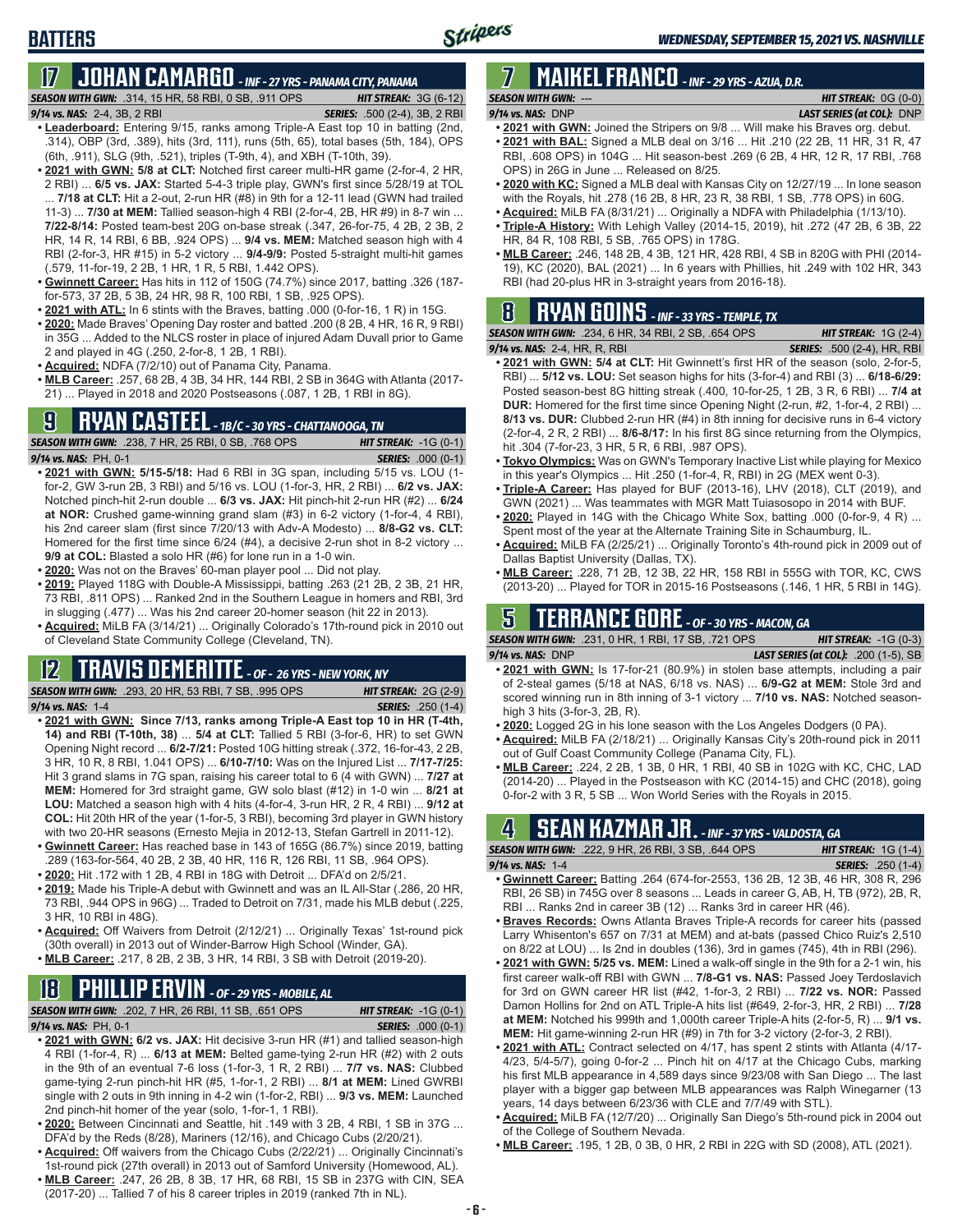# **22 JASON KIPNIS** *- INF - 34 YRS - NORTHBROOK, IL*

*SEASON WITH GWN:*.295, 10 HR, 31 RBI, 1 SB, .928 OPS *HIT STREAK:* 1G (2-3)

- *9/14 vs. NAS:*2-3, 2B, HR, 3 R, 3 RBI, BB *SERIES:* .667 (2-3), 2B, HR, 3 RBI **• 2021 with GWN: In 16G since 8/20, batting .455 (20-for-44, 4 2B, 5 HR, 10 R, 12 RBI, 1 SB, 1.423 OPS)** ... **5/28 vs. MEM:** Belted decisive 3-run HR (#1, 2-for-3, 3 RBI) ... **6/16 at NAS:** Hit game-winning HR (#2), a 2-run shot (2-for-4,, 2 RBI) ... **7/6-7/16:** Had 5 multi-hit efforts in 9G, batting .350 (14-for-40, 3 2B, 1 3B, 2 HR, 8 R, 10 RBI, .991 OPS) ... **7/14 at CLT:** Fell triple shy of the cycle (3-for-5, 2B, HR, 3 R, 2 RBI) ... **9/7 at COL:** Facing former club, tallied 3 XBH (3-for-4, 2 2B, HR #8, 2 R, 3 RBI) ... **9/14 vs. NAS:** Hit 2-run HR (#10) in 3-RBI effort (2-for-3, 2B, 3 R). **• 2020:** In his lone season with the Chicago Cubs, hit .237 (8 2B, 1 3B, 3 HR, 16
- RBI, 1 SB) in 44G ... Played in 2G during the Postseason (0-for-3, 1 BB, 1 SO). **• Acquired:** MiLB FA (3/29/21) ... Originally Cleveland's 2nd-round pick in 2009 out
- of Arizona State University (Tempe, AZ).
- **• MLB Career:** .260, 260 2B, 24 3B, 126 HR, 545 RBI, 136 SB in 1,165G with CLE, CHC (2011-20) ... Was 2-time AL All-Star with CLE (2013, 2015) ... Hit .192 (3 2B, 1 3B, 4 HR, 9 RBI) in 26G in Postseason with CLE (2013, 2016-18), CHC (2020).

# **34 CARLOS MARTINEZ** *- C - 26 YRS - CARTAGENA, COLOMBIA*



- **• 2021 with GWN:** Was a member of Gwinnett's Opening Night roster ... **5/4-5/13:** Hit safely in each of his first 3 career Triple-A games (.333, 5-for-15, 2B, 3 RBI) ... Placed on the Development List on 6/7 ... Transferred to Mississippi on 6/23 ... Rejoined the Stripers on 9/14.
- **• 2021 with MIS:** In 11G, batted .222 (2 2B, 1 HR, 3 R, 3 RBI) ... 6/25 vs. TNS: In his first game, went 3-for-4 (2 2B, HR, R, 2 RBI) ... Placed on the Development List on 7/27 ... Transferred to Rome on 8/10.
- **• 2021 with ROM:** Hit .272 (7 2B, 1 HR, 10 R, 14 RBI) in 23G ... **8/27-9/12:** Batted .304 (17-for-56, 6 2B, 1 HR, 9 R, 14 RBI, .798 OPS) in final 14G ... **9/8 at ASH:** Went 3-for-5 with 3 doubles.
- **• 2020:** Was not on the Braves' 60-man player pool, did not play.
- **• 2019:** Played 63G for Double-A Mississippi, batting .198 (4 2B, 2 HR, 15 RBI, 3 SB) ... Joined Gwinnett for the IL Postseason on 9/6, but did not play.
- **• Acquired:** NDFA (11/21/12) out of Cartagena, Colombia.

## **20 JONATHAN MORALES** *- C - 26 YRS - ARROYO, PUERTO RICO*



- **• 2021 with GWN: 5/7 at CLT:** Tied his single-game career high with 5 RBI, going 2-for-6 with a 3-run HR (#1) in the 9th ... **8/6 vs. CLT:** Hit a 2-out walk-off single in 11th inning for 4-3 win (2nd career walk-off with GWN, last on 7/21/18 vs. PAW) ... **8/20 at LOU:** Went 4-for-4 (2B, HR, 2 R, 3 RBI), his most hits in a game since 8/13/16 with Class-A Rome at Hickory (career-best 5-for-5).
- **• GWN Career:** In 94G since 2018, batting .223 (10 2B, 4 HR, 33 RBI, .557 OPS).
- **• 2020:** Spent entire year at Braves Alternate Training Site in Gwinnett (no MLB debut) ... Played for Caguas of the Puerto Rican Winter League (.394, 3 HR, 9 RBI in 13G), earning PWL Postseason All-Star honors.
- **• 2019:** Hit .240 (13 2B, 2 HR, 27 R, 25 RBI) in 80G between Double-A Mississippi and Gwinnett ... Logged 1 game during the IL Playoffs (0-for-1, BB).
- **• Acquired:** Braves' 25th-round pick in 2015 out of Miami-Dade CC.

# **15 CRISTIAN PACHE** *- OF - 22 YRS - SANTO DOMINGO CENTRO, D.R.*

| <b>SEASON WITH GWN:</b> .271, 10 HR, 37 RBI, 9 SB, .774 OPS ' |  |  | <b>HIT STREAK:</b> $1G(2-4)$ |                           |
|---------------------------------------------------------------|--|--|------------------------------|---------------------------|
| 9/14 vs. NAS: 2-4, R                                          |  |  |                              | <b>SERIES:</b> .500 (2-4) |
|                                                               |  |  |                              |                           |

- **• MLB.com Prospect Ranks:** #1 (Braves Top 30), #40 (Top 100).
- **• 2021 with GWN: Ranks 5th in the Triple-A East in batting since 8/1, hitting .322 (39-for-121, 8 2B, 4 HR, 20 R, 15 RBI, 5 SB, .871 OPS) in 33G** ... **5/29- 6/1:** Assigned to rehab (right hamstring inflammation), played 1G before being activated/optioned on 6/2 ... **6/5 vs. JAX:** Went 3-for-6 with 2 doubles, including game-tying 2-run double in 9th ... **6/10 at MEM:** Tallied first career multi-HR game (3-for-5, 2 HR, 3 R, 4 RBI) ... **6/30 at DUR:** Notched last-at-bat GWRBI single in 9th for 2-1 win (2-for-3, 2B, RBI) ... **7/21 vs. NOR:** Homered in both games of a DH (#3-4, 2-for-6, 2 R, 2 RBI) ... **8/11 vs. DUR:** Went 4-for-6 with 5 RBI in a DH sweep, tallying 2 HR (#8-9) and delivering 2-out walk-off single in G1 (won 4-3) ... **9/7 at COL:** Fell triple shy of the cycle (3-for-4, 2B, HR #10, 3 R, RBI, SB).
- **• 2021 with ATL:** On Atlanta's Opening Day roster for the first time ... Hit .111 (3 2B, 1 HR, 6 R, 4 RBI) in 22G ... Placed on IL twice, on 4/14 and 5/14.
- **• 2020:** Spent most of the year at the Alternate Training Site ... Made his MLB debut on 8/21 vs. Philadelphia (1-for-4) ... Played just 2G during regular season (.250) ... Also made MLB Postseason debut (.182, 1 2B, 1 HR, 4 R, 4 RBI in 12G).
- **• 2019:** Between Mississippi (104G) and Gwinnett (26G), hit .277 (36 2B, 9 3B, 12 HR, 63 R, 61 RBI, 8 SB, .802 OPS) in 130G ... Named a Southern League Postseason All-Star and MLB All-Star Futures Game participant.
- **• Acquired:** NDFA (7/4/15) out of Santo Domingo Centro, D.R.
- **• MLB Career:** .119, 3 2B, 0 3B, 1 HR, 4 RBI, 0 SB in 24G with Atlanta (2020-21).

### **2 YOLMER SANCHEZ** *- INF - 29 YRS - MARACAY, VENEZUELA SEASON WITH GWN:*.212, 9 HR, 32 RBI, 5 SB, .655 OPS *HIT STREAK:* 1G (1-4)

*9/14 vs. NAS:*DNP *LAST SERIES (at COL):* .095 (2-21), RBI, SB

- **• 2021 with GWN: 5/7 at CLT:** Went 3-for-5 (3 R, 3 RBI) with GWN's first triple of the year ... **6/9-G2 at MEM:** Stole home as part of a double-steal with Drew Waters, scored tying run in 3-1 win (1-for-2, R, SB) ... **7/30 at MEM:** Recorded 2nd career multi-HR game (1st since 5/2/15, CLT vs. SWB), hitting 2 solo shots (#4-5) including GW blast in 8th for 8-7 win (2-for-3, 3 R, 2 RBI) ... **8/26 at NAS:** Fell a homer shy of the cycle (3-for-4, 2B, 3B, RBI) in 2-1 win ... **7/22-9/5:** Hit .290 (29 for-100, 2 2B, 1 3B, 8 HR, 17 R, 18 RBI, .933 OPS) in 33G.
- **• 2020:** Played 11G with the Chicago White Sox, batting .313 (3 2B, 1 HR, 1 RBI, 1.164 OPS) ... Made his MLB Postseason debut in the ALWCS (1G, no at-bat).
- **• Acquired:** MiLB FA (3/31/21) ... Originally a NDFA with Chi. White Sox (5/29/09). **• MLB Career:** .245, 113 2B, 24 3B, 32 HR, 215 RBI, 30 SB in 657G with the Chi. Won an AL Gold Glove in 2019 (.987 FPC

| ୀ | <b>RILFULINROF</b> WE 26 VDS NEW OPLEANS LA |  |
|---|---------------------------------------------|--|

| <b>INILLI UIIIUL</b> - INF - 26 YRS - NEW ORLEANS, LA     |                                         |
|-----------------------------------------------------------|-----------------------------------------|
| <b>SEASON WITH GWN: .118, 0 HR, 0 RBI, 1 SB, .368 OPS</b> | <b>HIT STREAK:</b> $1G(1-3)$            |
| $9/14$ vs. NAS: DNP                                       | <b>LAST SERIES (at COL):</b> .333 (1-3) |

- **• 2021 with GWN:** Was on the Stripers' Opening Night roster, played in 6G through 5/16 (.071, 1-for-14, 2 R, 1 SB) ... Transferred to Mississippi on 5/18 ... Rejoined Gwinnett on 9/9.
- **• 2021 with MIS:** In 27G, hit .261 (23-for-88, 3 2B, 2 3B, 2 HR, 6 RBI, 1 SB, .732 OPS) ... Was on the IL from 6/16-7/14, 7/24-8/10, 8/19-9/7.
- **• 2020:** Was not on Braves' 60-man player pool ... Played for Brisbane in Australian Baseball League (.176, 0 HR, 3 R, 0 RBI in 6G).
- **• 2019:** Played for Advanced-A Florida, Double-A Mississippi, and Gwinnett, batting .281 (22 2B, 3 3B, 9 HR, 59 R, 60 RBI, 14 SB) in 128G ... Named Florida State League Midseason All-Star, Southern League Player of the Week (9/2/19), and MiLB.com Braves Organization All-Star.
- **• Acquired:** 2018 Rule 5 (LA Angels) ... Originally Tampa Bay's 2nd-round pick in 2013 out of Desert Ridge High School (Mesa, AZ).

# **11 Drew WATERS** *- OF - 22 YRS - ATLANTA, GA*

*SEASON WITH GWN:*.239, 9 HR, 34 RBI, 24 SB, .714 OPS *HIT STREAK:* 5G (8-22)

*9/14 vs. NAS:*1-5, 2B, R *SERIES:* .200 (1-5), 2B

- **• Leaderboard:** Entering 9/15, ranks among Triple-A East top 10 in stolen bases (T-5th, 24) and runs (T-6th, 62).
- **• MLB.com Prospect Ranks:** #3 (Braves Top 30), #82 (Top 100 Prospects).
- **• 2021 with GWN: 5/15-6/10:** Hit .316 (25-for-79, 4 2B, 3 HR, 16 R, 9 RBI, 6 SB, .906 OPS) in 21G ... **5/18 at NAS:** Recorded first career multi-HR game (3-for-5, 2 HR, 3 RBI) and became the first GWN player to homer from both sides of the plate since Mel Rojas Jr. (7/7/16 at CLT) ... **5/19 at NAS:** Fell a triple shy of the cycle in first 4-hit game at Triple-A (4-for-5, 2B, HR, 2 R, 2 RBI, 2 SB) ... **6/9-G2 at MEM:** Lined RBI single in 8th (2-for-3, R, RBI) for last-at-bat 3-1 win ... **7/2-7/18:** Posted 13G on-base streak (.357, 20-for-56, 8 2B, 1 3B, 2 HR, 14 R, 10 RBI, 4 SB) ... **7/1-7/31:** Led Triple-A East in XBH with 17, batting .301 (31-for-103, 11 2B, 1 3B, 5 HR, 23 R, 17 RBI, 5 SB, .924 OPS) in 24G ... **9/10 at COL:** Homered for first time since 7/24 (solo, #9) and tallied game-ending outfield assist (#11) in 6-3 win.
- **• Futures Game:** Played for the NL Team in the 2021 SiriusXM All-Star Futures Game on 7/11 at Coors Field (1-for-1, BB) ... Was the 7th active Gwinnett player selected to the game (1st since RHP Touki Toussaint in 2018).
- **• 2020:** Spent entire year at Braves Alternate Site in Gwinnett (no MLB debut).
- **• 2019:** Hit .309 (40 2B, 9 3B, 7 HR, 80 R, 52 RBI, 16 SB) in 134G with Double-A Mississippi and Gwinnett ... Won Southern League Batting Title (.319, best in MIS history) and Most Valuable Player (1st in MIS history) ... Ranked among MiLB top 5 in doubles (T-3rd, 40) and hits (5th, 163).
- **• Acquired:** Braves' 2nd-round pick in 2017 out of Etowah High School (Woodstock, GA) ... Named Gatorade Georgia Baseball Player of the Year in 2017.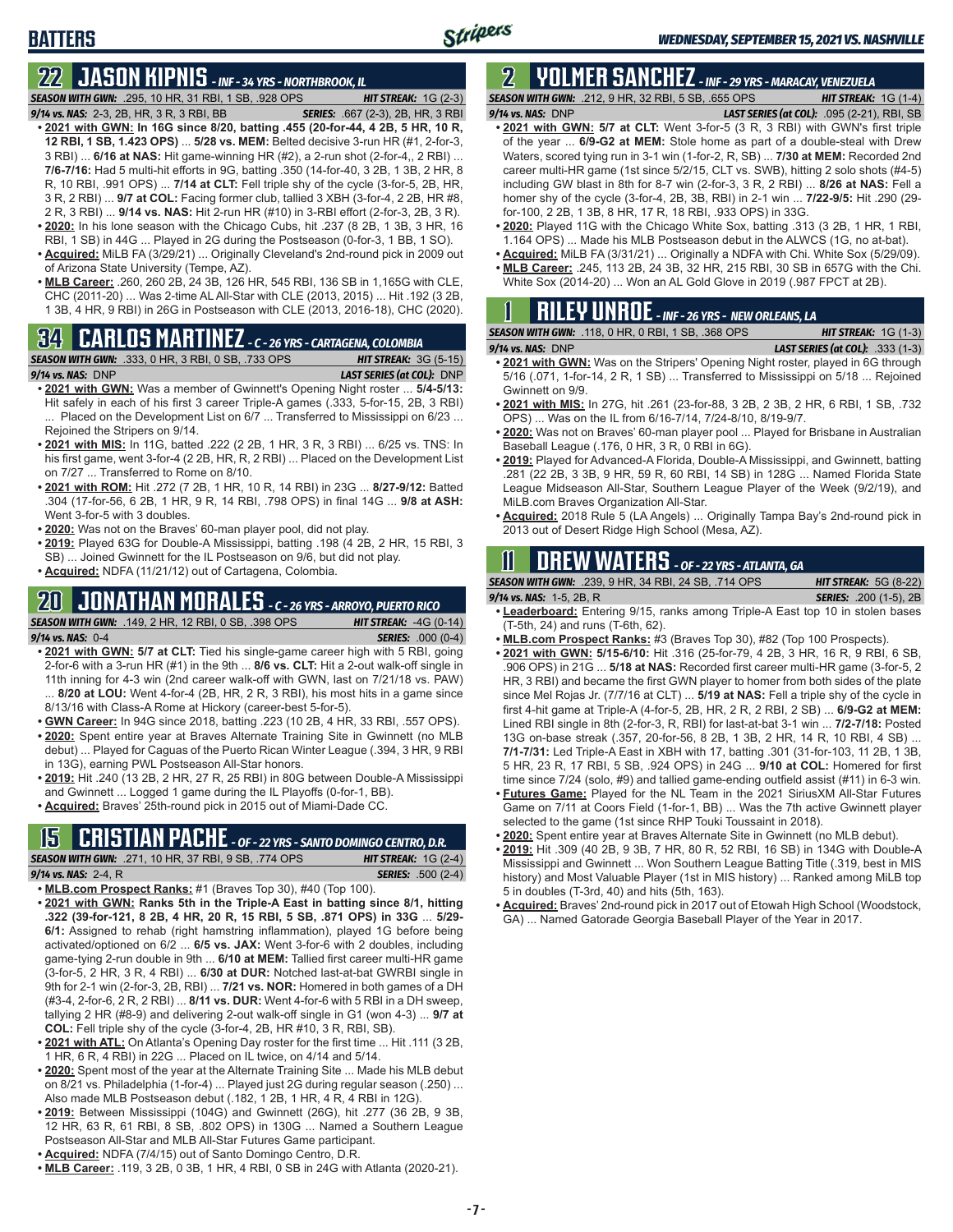| <b>OFFENSE</b> |                                                                                              |                                                          | Stripers |  |  |  |  |  | <b>WEDNESDAY, SEPTEMBER 15, 2021 VS. NASHVILLE</b> |
|----------------|----------------------------------------------------------------------------------------------|----------------------------------------------------------|----------|--|--|--|--|--|----------------------------------------------------|
| TOTAL:         | 249, 154 HR, .758 OPS RISP:                                                                  | 267, 46 HR, 815 OPS RUNS/INNING: 1 2 3 4 5 6 7 8 9 X TOT |          |  |  |  |  |  |                                                    |
| Vs. LHP:       | 248, 62 HR, 781 OPS RISP/20: 260, 22 HR, 813 OPS Stripers: 73 54 62 60 73 62 76 60 43 14 577 |                                                          |          |  |  |  |  |  |                                                    |
|                | Vs. RHP: 250, 92 HR, 746 OPS LOADED: 323, 8 HR, 990 OPS Opponents:                           |                                                          |          |  |  |  |  |  | 69 54 63 55 45 56 44 31 26 14 457                  |

|            |                |                |    |                |                |                |                | <b>HOME RUNS</b>       |                                               |                 | <b>MULTI-GAMES</b> |                |
|------------|----------------|----------------|----|----------------|----------------|----------------|----------------|------------------------|-----------------------------------------------|-----------------|--------------------|----------------|
| Player     | 1 <sub>R</sub> | 2R             | 3R | <b>GS</b>      | Tot.           |                |                | Off LH Off RH Team W-L | <b>Last HR with Gwinnett (Regular Season)</b> | <b>Hit</b>      | <b>RBI</b>         | <b>HR</b>      |
| Almonte    | $\overline{2}$ |                |    |                | 3              |                | 2              | $3-0$                  | 5/30/21 vs. MEM. 1R (RH Connor Jones)         | 8               | 5                  |                |
| Arcia      | 12             | 5              |    |                | 17             | 7              | 10             | $10 - 4$               | 8/17/21 at LOU, 1R (RH Hunter Greene)         | $\overline{21}$ | 10                 | $\overline{2}$ |
| Brugman    |                |                |    |                |                |                |                | $0 - 0$                |                                               |                 | ۰                  |                |
| Camargo    | 5              | $\overline{ }$ | 3  |                | 15             | $\overline{7}$ | 8              | $10 - 4$               | 9/4/21 vs. MEM, 3R (LH Connor Thomas)         | 30              | 15                 |                |
| Casteel    |                | 5              |    |                | $\overline{ }$ | 5              | $\overline{2}$ | $5 - 2$                | 9/12/21 at COL, 2R (LH Kirk McCarty)          | $\overline{7}$  | 8                  | ۰              |
| Contreras  | 5              | 3              |    |                | 9              | $\overline{2}$ | $\overline{7}$ | $8 - 1$                | 9/7/21 at COL, 1R (LH Kirk McCarty)           | 11              | $\overline{7}$     |                |
| d'Arnaud   |                |                |    |                |                |                |                | $0 - 0$                |                                               |                 | ٠                  |                |
| Demeritte  | 10             |                | 3  | 3              | 20             | 10             | 10             | $17 - 3$               | 9/12/21 at COL, 3R (RH Jordan Stephens)       | 16              | 13                 |                |
| Ervin      | 4              | 2              |    |                | $\overline{7}$ | 5              | $\overline{2}$ | $5 - 2$                | 9/3/21 vs. MEM, 1R (LH Evan Kruczynski)       | $\overline{7}$  | $\overline{7}$     |                |
| Franco     |                |                |    |                |                |                |                | $0 - 0$                |                                               |                 | ۰                  |                |
| Goins      | 4              | $\overline{2}$ |    |                | 6              |                | 5              | $5 - 1$                | 9/14/21 vs. NAS, 1R (RH Josh Lindblom)        | 15              | 8                  |                |
| Gore       |                |                |    |                |                |                |                | $0 - 0$                |                                               | 3               | ٠                  |                |
| Heredia    |                |                |    |                |                |                |                | $0 - 0$                | ---                                           | ٠               | ۰                  |                |
| Inciarte   |                |                |    |                |                |                |                | $0 - 0$                |                                               |                 |                    |                |
| Jackson    | 4              | 4              |    | $\overline{2}$ | 11             | 8              | 3              | $5 - 2$                | 7/28/21 at MEM, 1R (LH Matthew Liberatore)    | 11              | 10                 | 3              |
| Kazmar Jr. | 5              | 3              |    |                | 9              | 3              | 6              | $6 - 3$                | 9/1/21 vs. MEM. 2R (LH Matthew Liberatore)    | 9               | $\overline{7}$     |                |
| Kipnis     | 4              | 5              |    | ٠              | 10             |                | 9              | $8 - 2$                | 9/14/21 vs. NAS, 2R (RH Josh Lindblom)        | 17              | 10                 |                |
| Lucrov     |                |                |    |                | $\overline{2}$ |                | 2              | $1 - 1$                | 6/10/21 at MEM, 3R (RH Grant Black)           | 4               | 3                  |                |
| Martinez   |                |                |    |                |                |                |                | $0 - 0$                |                                               | $\overline{2}$  | $\overline{A}$     |                |
| Morales    |                |                |    |                | $\overline{2}$ |                | 1              | $2 - 0$                | 8/20/21 at LOU, 1R (LH Phillip Diehl)         | $\overline{2}$  | $\overline{2}$     |                |
| Pache      | 8              |                |    |                | 10             | 4              | 6              | $7 - 2$                | 9/7/21 at COL, 1R (LH Kirk McCarty)           | $\overline{20}$ | 8                  | 1              |
| Rosario    | $\overline{2}$ |                |    |                | 4              |                | 4              | $4 - 0$                | 8/26/21 at NAS, 1R (RH Josh Lindblom)         | $\overline{2}$  | 5                  |                |
| Sanchez    | 6              | $\overline{2}$ |    |                | 9              | 4              | 5              | $5 - 3$                | 9/5/21 vs. MEM, 1R (RH T.J. Zeuch)            | 12              | 6                  | $\mathbf{1}$   |
| Snider     | $\overline{2}$ |                |    |                | 4              |                | 4              | $4 - 0$                | 8/21/21 at LOU, 3R (RH Tim Adleman)           | 3               | $\overline{4}$     |                |
| Unroe      |                |                |    |                |                |                |                | $0 - 0$                | 7/19/19 vs. ROC, 1R (RH Drew Hutchison)       |                 | ۰                  |                |
| Waters     | 5              | $\mathfrak{p}$ | 2  |                | 9              | 4              | 5              | $5 - 3$                | 9/10/21 at COL, 1R (RH Heath Fillmyer)        | 20              | 8                  | 1              |
| Total:     | 81             | 46             | 19 | 8              | 154            |                |                |                        |                                               |                 |                    |                |

#### **Back-to-Back Homers (4x):**

Almonte (GS) / Snider, 5/7 at CLT (1st Inning) Jackson (2R) / Contreras, 7/14 at CLT (1st Inning) Pache (1R) / Arcia, 8/11-G2 vs. DUR (1st Inning) Camargo (2R) / Kipnis, 8/20 at LOU (3rd Inning)

#### **Back-to-Back-to-Back Homers (1x):**

Arcia (2R) / Camargo / Demeritte, 5/8 at CLT (6th Inning)

#### **Pinch-Hit Homers (5x):**

Demeritte (1R), 5/12 vs. LOU (7th Inning) Casteel (2R), 6/3 vs. JAX (7th Inning) Ervin  $(2R)$ ,  $7/7$  vs. NAS  $(6th$  Inning) Snider (3R), 8/21 at LOU (8th Inning) Ervin (1R), 9/3 vs. MEM (7th Inning)

#### **Leadoff (Game) Homers (4x):**

Waters (2x), 5/19 at NAS, 7/22 vs. NOR Arcia (1x), 7/3 at DUR Pache (1x), 8/8-G2 vs. CLT

#### **Walk-Off Homers (1x):**

Arcia (Solo), 5/16 vs. LOU (9th Inning)

|            | <b>STRIPERS BATTING BY MONTH</b> |    |    |    |    |            |           |            |            |            |  |  |  |  |  |
|------------|----------------------------------|----|----|----|----|------------|-----------|------------|------------|------------|--|--|--|--|--|
|            | <b>AVG</b>                       | G  | 2B | 3B | HR | <b>RBI</b> | <b>SB</b> | <b>OBP</b> | <b>SLG</b> | <b>OPS</b> |  |  |  |  |  |
| May:       | .254                             | 24 | 43 | 2  | 36 | 138        | 24        | .366       | .445       | .811       |  |  |  |  |  |
| June:      | 227                              | 25 | 36 | 3  | 21 | 88         | 23        | .308       | .357       | .665       |  |  |  |  |  |
| July:      | .271                             | 28 | 52 | 2  | 47 | 161        | 23        | .352       | .479       | .831       |  |  |  |  |  |
| August:    | .237                             | 25 | 30 | 6  | 30 | 103        | 14        | .298       | .401       | .700       |  |  |  |  |  |
| September: | .257                             | 13 | 16 |    | 20 | 56         | 8         | .327       | .447       | .774       |  |  |  |  |  |

|               | <b>HITTER AWARDS &amp; HONORS</b>      |                          |
|---------------|----------------------------------------|--------------------------|
| <b>Player</b> | <b>Award/Date</b>                      | <b>Stats</b>             |
| Waters        | Sirius XM All-Star Futures Game (7/11) | Game: 1-1, BB            |
| Contreras     | AAA East Player of Week (7/13-18)      | .462, 3 2B, 3 HR, 12 RBI |

|                |       |                |                | <b>PINCH HITTERS</b> |          |          |                |                |           |           |
|----------------|-------|----------------|----------------|----------------------|----------|----------|----------------|----------------|-----------|-----------|
| Player         | AVG.  | <b>AB</b>      | R              | н                    | 2B       | 3B       | <b>HR</b>      | <b>RBI</b>     | <b>BB</b> | <b>SO</b> |
| Almonte        | 1.000 | 1              | $\Omega$       | 1                    | $\Omega$ | 0        | 0              | 2              | $\Omega$  | 0         |
| Arcia          | ---   | $\Omega$       | 1              | $\Omega$             | $\Omega$ | $\Omega$ | $\Omega$       | $\Omega$       | 1         | $\Omega$  |
| Camargo        | .000  | 1              | $\Omega$       | $\Omega$             | $\Omega$ | $\Omega$ | $\Omega$       | $\Omega$       | $\Omega$  | $\Omega$  |
| Casteel        | .120  | 25             | $\overline{2}$ | 3                    | 1        | $\Omega$ | 1              | 4              | 0         | 9         |
| Contreras      | .500  | $\overline{2}$ | 1              | 1                    | $\Omega$ | 0        | $\mathbf 0$    | $\mathbf 0$    | $\Omega$  | 0         |
| Demeritte      | .286  | 7              | 3              | $\overline{2}$       | 1        | $\Omega$ | 1              | 1              | 3         | 4         |
| Ervin          | .250  | 12             | 4              | 3                    | $\Omega$ | 0        | $\overline{2}$ | 5              | 4         | 4         |
| Goins          | .000  | $\overline{2}$ | $\Omega$       | $\Omega$             | $\Omega$ | $\Omega$ | $\Omega$       | $\mathbf 0$    | $\Omega$  | 1         |
| Gore           | .200  | 5              | $\Omega$       | 1                    | $\Omega$ | 0        | $\mathbf 0$    | $\mathbf 0$    | 3         | 3         |
| Jackson        | .000  | 1              | $\Omega$       | $\Omega$             | $\Omega$ | $\Omega$ | $\Omega$       | $\Omega$       | $\Omega$  | 1         |
| Kazmar Jr.     | .000  | 9              | $\Omega$       | $\Omega$             | $\Omega$ | $\Omega$ | $\Omega$       | $\Omega$       | 0         | 4         |
| Kipnis         | .000  | 1              | $\Omega$       | $\mathbf 0$          | $\Omega$ | 0        | $\mathbf 0$    | $\mathbf 0$    | 1         | 0         |
| Lee, D.        | .000  | 1              | $\Omega$       | $\Omega$             | $\Omega$ | 0        | $\Omega$       | $\Omega$       | $\Omega$  | 1         |
| Lucrov         | .000  | 3              | $\Omega$       | $\Omega$             | $\Omega$ | $\Omega$ | $\Omega$       | $\Omega$       | 1         | $\Omega$  |
| <b>Morales</b> | .000  | $\overline{2}$ | $\Omega$       | $\Omega$             | $\Omega$ | $\Omega$ | $\Omega$       | $\Omega$       | $\Omega$  | $\Omega$  |
| Pache          | .500  | $\overline{2}$ | $\Omega$       | 1                    | $\Omega$ | 0        | $\Omega$       | 1              | 1         | 1         |
| Sanchez        | .000  | 8              | 1              | $\Omega$             | $\Omega$ | $\Omega$ | $\Omega$       | $\Omega$       | 1         | 4         |
| Snider         | .150  | 20             | 4              | 3                    | 1        | $\Omega$ | 1              | $\overline{4}$ | 4         | 7         |
| Unroe          | .000  | $\overline{4}$ | $\Omega$       | $\Omega$             | $\Omega$ | $\Omega$ | $\Omega$       | $\Omega$       | $\Omega$  | 1         |
| Totals:        | .142  | 106            | 16             | 15                   | 3        | $\bf{0}$ | 5              | 17             | 19        | 40        |

| <b>HITTING STREAKS (10-PLUS GAMES)</b> |                 |                                        |  |  |
|----------------------------------------|-----------------|----------------------------------------|--|--|
|                                        | Length/Dates    | <b>Stats</b>                           |  |  |
| Player<br>Arcia                        | 13G (5/4-5/18)  | .393 (22-56), 4 2B, 7 HR, 17 R, 12 RBI |  |  |
| Contreras                              | 13G (7/10-7/27) | .385 (20-52), 5 2B, 7 HR, 14 R, 20 RBI |  |  |
| Demeritte                              | 10G (6/2-7/21)  | .372 (16-43), 2 2B, 3 HR, 10 R, 8 RBI  |  |  |
|                                        |                 |                                        |  |  |

| <b>ON-BASE STREAKS (15-PLUS GAMES)</b> |                 |                                              |  |
|----------------------------------------|-----------------|----------------------------------------------|--|
| <b>Plaver</b>                          | Length/Dates    | <b>Stats</b>                                 |  |
| Camargo                                | 20G (7/22-8/14) | .347 (26-75), 4 2B, 2 3B, 2 HR, 14 RBI, 6 BB |  |
| Camargo                                | 18G (6/18-7/8)  | .303 (20-66), 6 2B, 2 HR, 7 RBI, 7 BB        |  |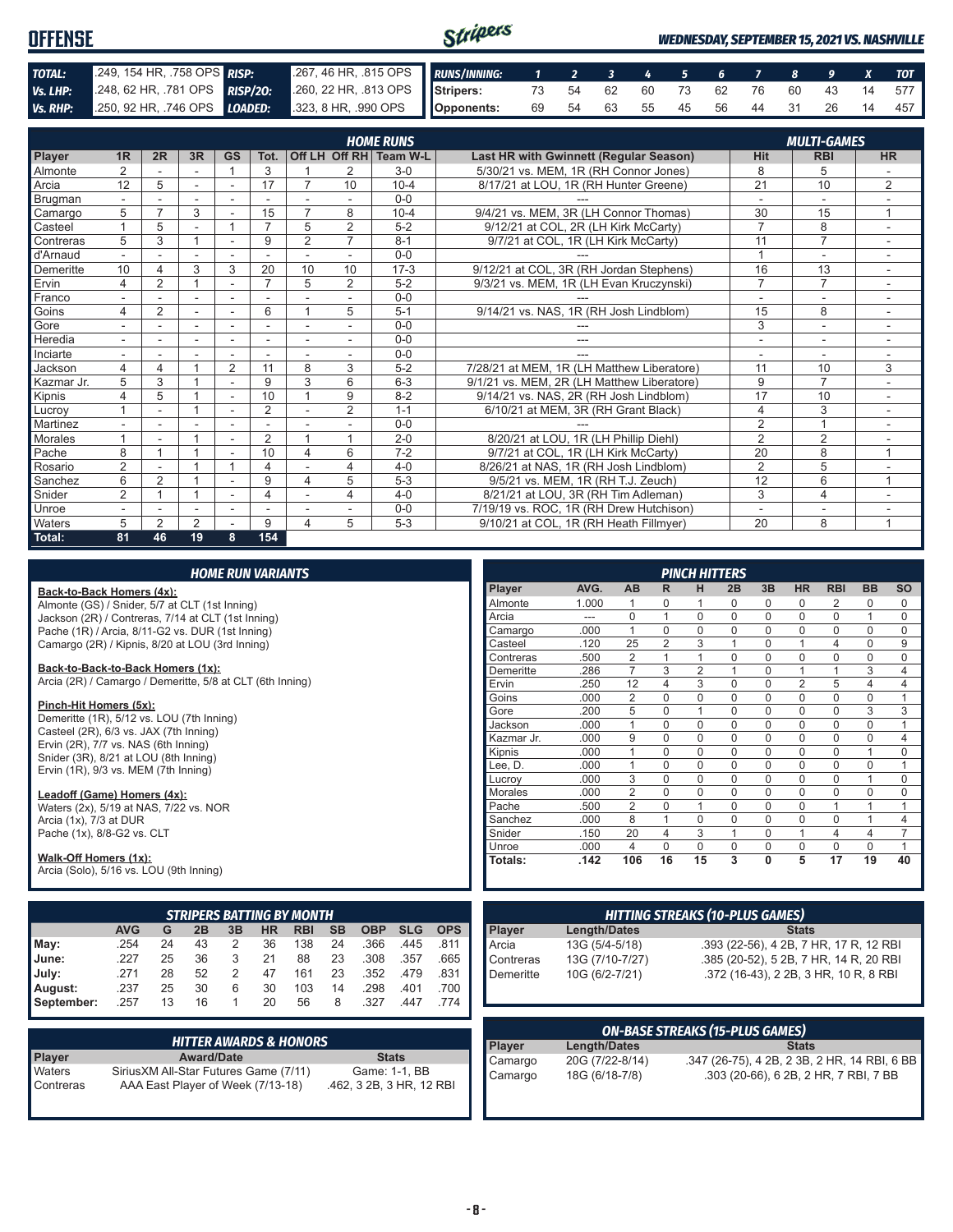### **SEASON SUMMARY**



## **TEAM HIGHS & LOWS**

| <b>OFFENSE:</b>                                                  |  |
|------------------------------------------------------------------|--|
|                                                                  |  |
|                                                                  |  |
|                                                                  |  |
|                                                                  |  |
|                                                                  |  |
|                                                                  |  |
|                                                                  |  |
|                                                                  |  |
|                                                                  |  |
|                                                                  |  |
|                                                                  |  |
|                                                                  |  |
|                                                                  |  |
|                                                                  |  |
|                                                                  |  |
|                                                                  |  |
|                                                                  |  |
| <b>PITCHING:</b>                                                 |  |
|                                                                  |  |
|                                                                  |  |
|                                                                  |  |
|                                                                  |  |
|                                                                  |  |
|                                                                  |  |
|                                                                  |  |
|                                                                  |  |
|                                                                  |  |
|                                                                  |  |
|                                                                  |  |
| <b>DEFENSE:</b>                                                  |  |
| Most Double Plays Turned, Game  3 (6x, last: 8/21 at Louisville) |  |
|                                                                  |  |
|                                                                  |  |

Most Errors, Game ..................................................................3 (5/15 vs. Louisville) Most Stolen Bases Allowed, Game ...............................................4 (7/4 at Durham) Most Caught Stealing, Game .............................................. 2 (8/8-G1 vs. Charlotte)

### **TEAM MISCELLANEOUS**

| Largest Blown Lead (Loss)3 Runs (4x, last: 8/6 vs. Charlotte, 5-2, 6-10) |
|--------------------------------------------------------------------------|
|                                                                          |
| Longest Game, Time……………………………………………………4:26 (5/4 at Charlotte)            |
|                                                                          |
|                                                                          |
|                                                                          |
|                                                                          |
|                                                                          |
|                                                                          |
|                                                                          |

### **INDIVIDUAL HIGHS & LOWS**

| <b>HITTING (GAME):</b> |  |
|------------------------|--|
|                        |  |
|                        |  |
|                        |  |
|                        |  |
|                        |  |
|                        |  |
|                        |  |
|                        |  |
|                        |  |
|                        |  |
|                        |  |
|                        |  |
|                        |  |
|                        |  |

#### **PITCHING (GAME):**

| None |
|------|
|      |
|      |

#### **DEFENSE (GAME):**

### **STREAKS**

#### **OFFENSIVE (LONGEST IN 2021 ONLY):**

#### **PITCHING (LONGEST IN 2021 ONLY):**

| Consecutive Starts with Win3 Starts (2x, last: K. Wright, 8/13-8/26) |
|----------------------------------------------------------------------|
|                                                                      |
|                                                                      |
|                                                                      |
|                                                                      |
|                                                                      |

### **LAST TIME IT HAPPENED (GWINNETT REGULAR-SEASON HISTORY)**

#### **INDIVIDUAL OFFENSE:**

|                                                        | Back-to-Back-to-Back Homers  Arcia/Camargo/Demeritte (5/8/21 at Charlotte) |
|--------------------------------------------------------|----------------------------------------------------------------------------|
|                                                        |                                                                            |
|                                                        |                                                                            |
|                                                        |                                                                            |
|                                                        |                                                                            |
|                                                        |                                                                            |
|                                                        |                                                                            |
|                                                        |                                                                            |
|                                                        |                                                                            |
|                                                        |                                                                            |
|                                                        |                                                                            |
|                                                        |                                                                            |
| <b>INDIVIDUAL PITCHING:</b><br>0.0 Inning Perfect Came | Nover                                                                      |
|                                                        |                                                                            |

| 9.0-Inning No-Hitter (Comb.) Wooten/Marksberry/Ramirez (6/30/16 at Louisville) |
|--------------------------------------------------------------------------------|
|                                                                                |
|                                                                                |
|                                                                                |
| 21 Consecutive Saves Converted Jairo Asencio (9/6/09-8/8/11)                   |
| 25.0-Inning Scoreless Streak Stephen Marek, 25.1 IP (6/6/10-8/2/10)            |

### **TEAM OFFENSE:**

| <b>TEAM PITCHING:</b> |  |
|-----------------------|--|
|                       |  |
|                       |  |
|                       |  |
|                       |  |
|                       |  |
|                       |  |
|                       |  |
|                       |  |
|                       |  |

#### **TEAM DEFENSE:**

| Turn a Triple Play 6/5/21 vs. Jacksonville (Camargo-Kipnis-Snider) |
|--------------------------------------------------------------------|
|                                                                    |

# **TEAM MISCELLANEOUS:**<br>18-Run Margin of Victory....